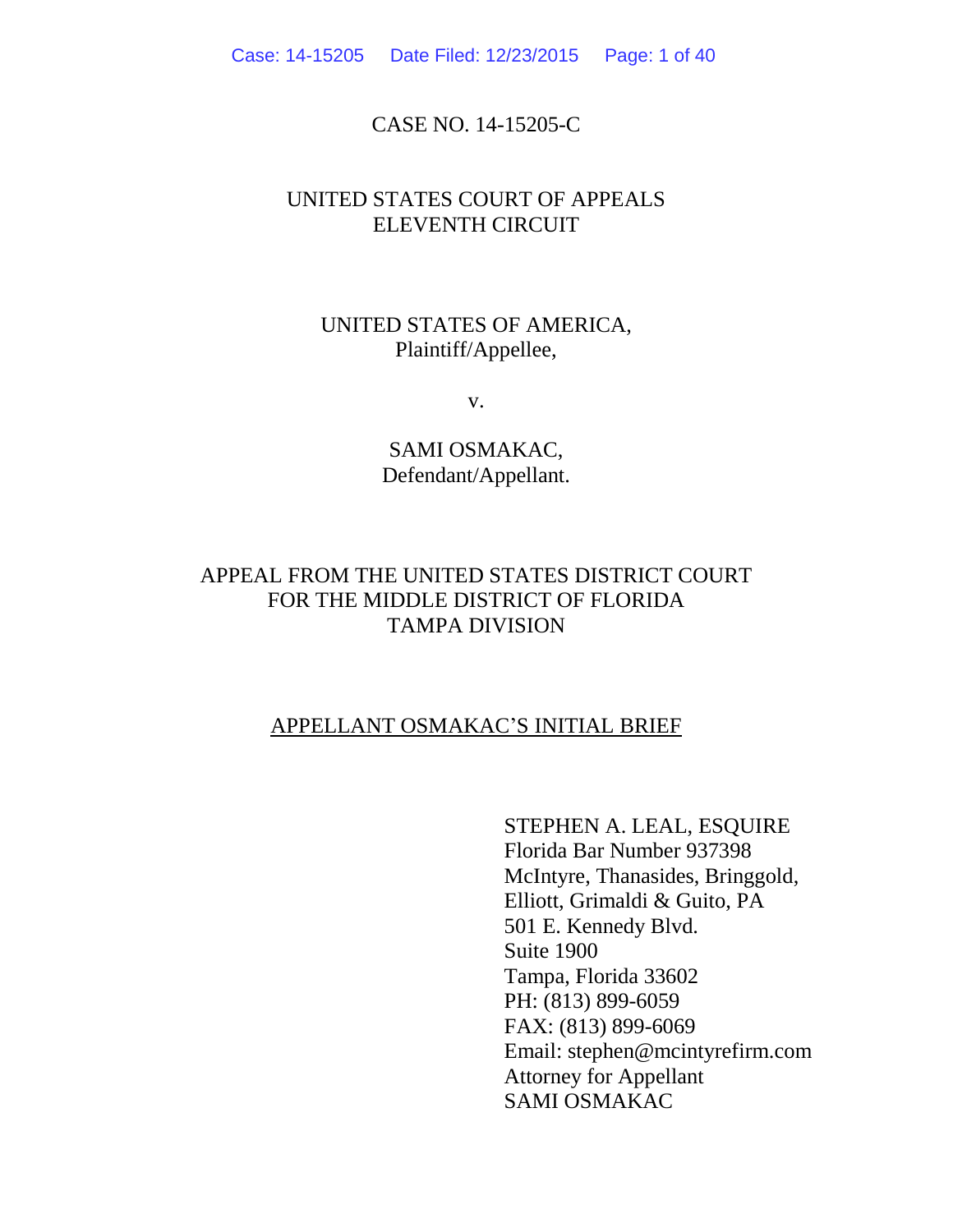## UNITED STATES COURT OF APPEALS ELEVENTH CIRCUIT

## UNITED STATES OF AMERICA, Plaintiff/Appellee,

CASE NO. 14-15205-C

v.

## SAMI OSMAKAC, Defendant/Appellant.

## **CERTIFICATE OF INTERESTED PERSONS AND CORPORATE DISCLOSURE STATEMENT**

- 1. Bentley, Arthur L., III (United States Attorney)
- 2. Krigsman, Cherie. (AUSA Counsel for Appellee)
- 3. Leal, Stephen A. (Counsel for Appellant)

\_\_\_\_\_\_\_\_\_\_\_\_\_\_\_\_\_\_\_\_\_\_\_\_\_\_\_\_\_\_\_\_\_\_\_/

- 3. McGovern, Clement J. (AUSA Trial Counsel for Appellee)
- 4. Muench, James A. (AUSA Counsel for Appellee)
- 5. Osmakac, Sami (Appellant)
- 6. Porcelli, The Honorable Anthony E. (U.S. Magistrate Judge)
- 7. Rhodes, David P. (AUSA, Chief, Appellate Division)
- 8. Scriven, The Honorable Mary S. (U.S. District Judge)
- 9. Sweeny, Sara C. (AUSA Trial Counsel for Appellee)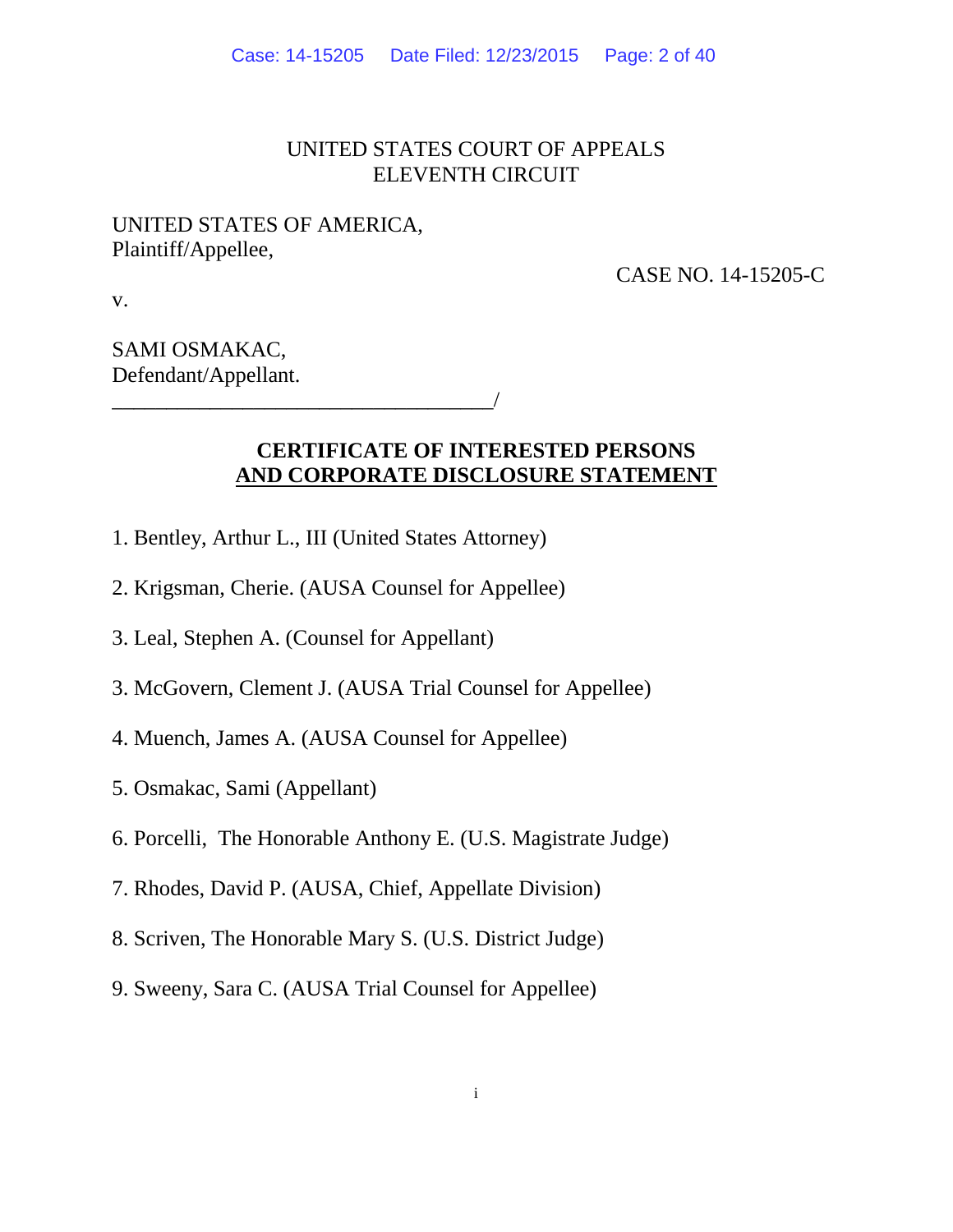## **STATEMENT REGARDING ORAL ARGUMENT**

Counsel for the Appellant, SAMI OSMAKAC, does not request oral argument in this case.

## **STATEMENT REGARDING TYPE SIZE AND STYLE**

This brief is produced utilizing 14 point type size and Times Roman font.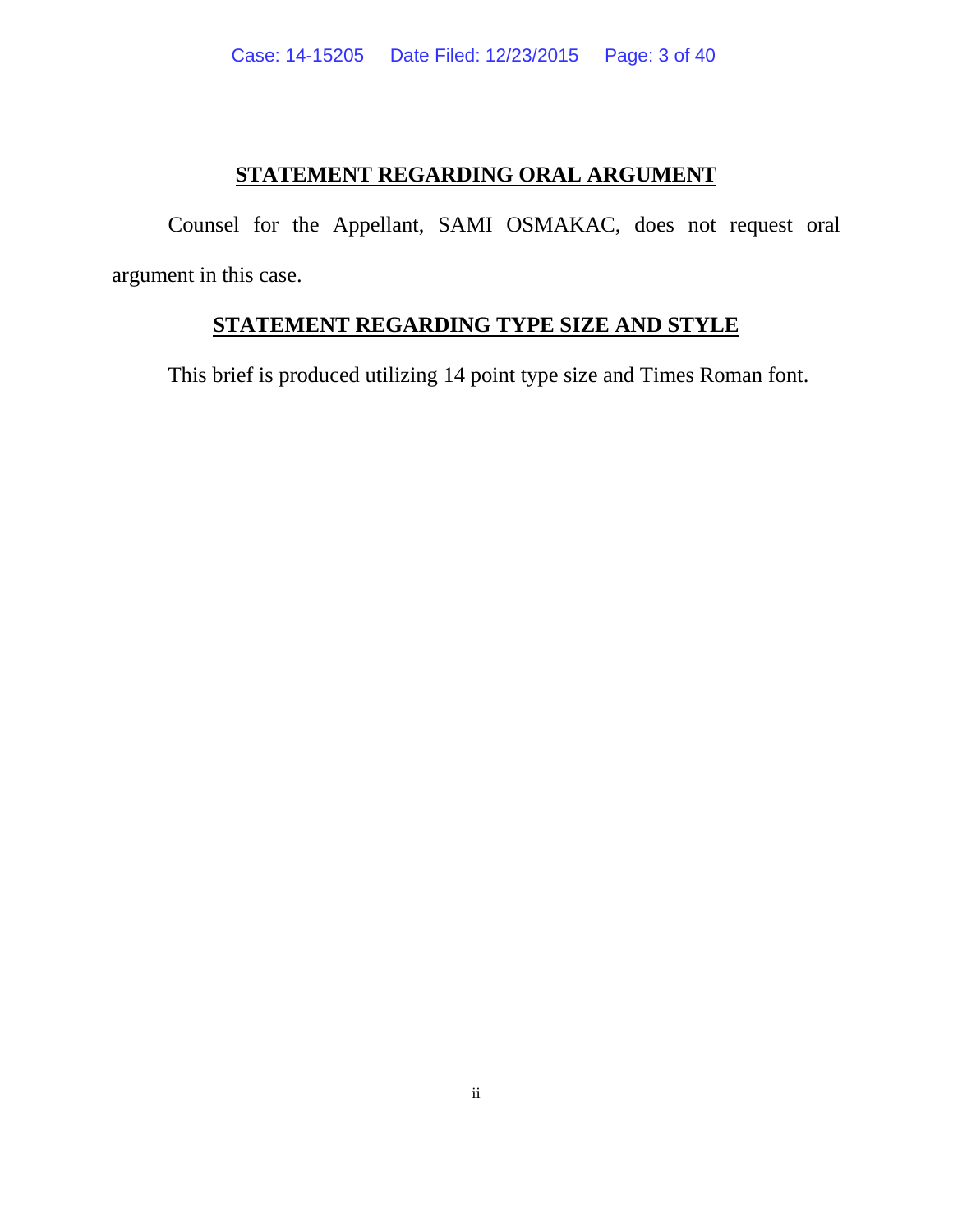# **TABLE OF CONTENTS**

|                                          |                                                                      | <b>PAGE</b>    |
|------------------------------------------|----------------------------------------------------------------------|----------------|
| <b>CERTIFICATE OF INTERESTED PERSONS</b> |                                                                      | $\mathbf{i}$   |
| STATEMENT REGARDING ORAL ARGUMENT        |                                                                      | $\mathbf{ii}$  |
| STATEMENT REGARDING TYPE SIZE AND STYLE  |                                                                      | $\mathbf{ii}$  |
| <b>TABLE OF CITATIONS</b>                |                                                                      | iv             |
| <b>STATEMENT OF JURISDICTION</b>         |                                                                      | vi             |
| <b>STATEMENT OF THE ISSUE S</b>          |                                                                      | 1              |
| <b>STATEMENT OF THE CASE</b>             |                                                                      | 2              |
| i.<br>Course of Proceedings and          |                                                                      |                |
| Disposition in the Court Below           |                                                                      | $\overline{2}$ |
| ii.<br><b>Statement of Facts</b>         |                                                                      | 4              |
| iii.<br>Scope or Standard of Review      |                                                                      | 5              |
| <b>SUMMARY OF THE ARGUMENT</b>           |                                                                      | 6              |
| <b>ARGUMENT</b>                          |                                                                      |                |
| <b>ISSUE ONE</b>                         |                                                                      | 8              |
|                                          | Whether the District Court erred in denying the Appellants series    |                |
|                                          | of motions requesting disclosure of FISA interceptions and ancillary |                |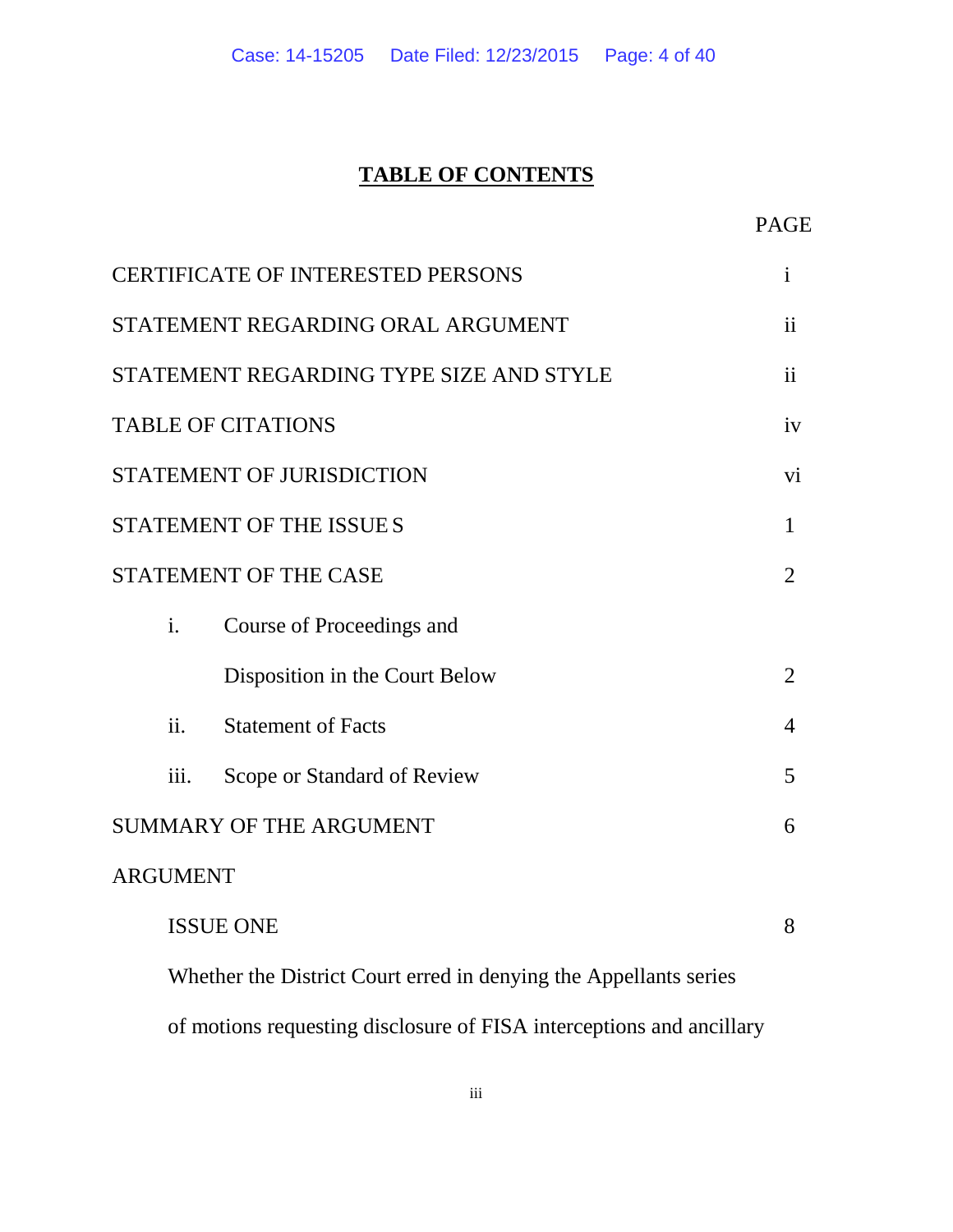## CIPA restrictions?

| <b>ISSUE TWO</b>                                                     |  |
|----------------------------------------------------------------------|--|
| Whether statements made to the jury during the prosecutor's          |  |
| closing argument constitute prosecutorial misconduct that rendered   |  |
| the trial so fundamentally unfair as to deny the Defendant his right |  |
| to due process?                                                      |  |

| <b>ISSUE THREE</b>                                                 |    |
|--------------------------------------------------------------------|----|
| Whether the District Court erred in failing to consider a downward |    |
| departure based on Sentencing Factor Manipulation?                 |    |
| <b>CONCLUSION</b>                                                  | 30 |
| <b>CERTIFICATE OF COMPLIANCE</b>                                   | 31 |
| <b>CERTIFICATE OF SERVICE</b>                                      |    |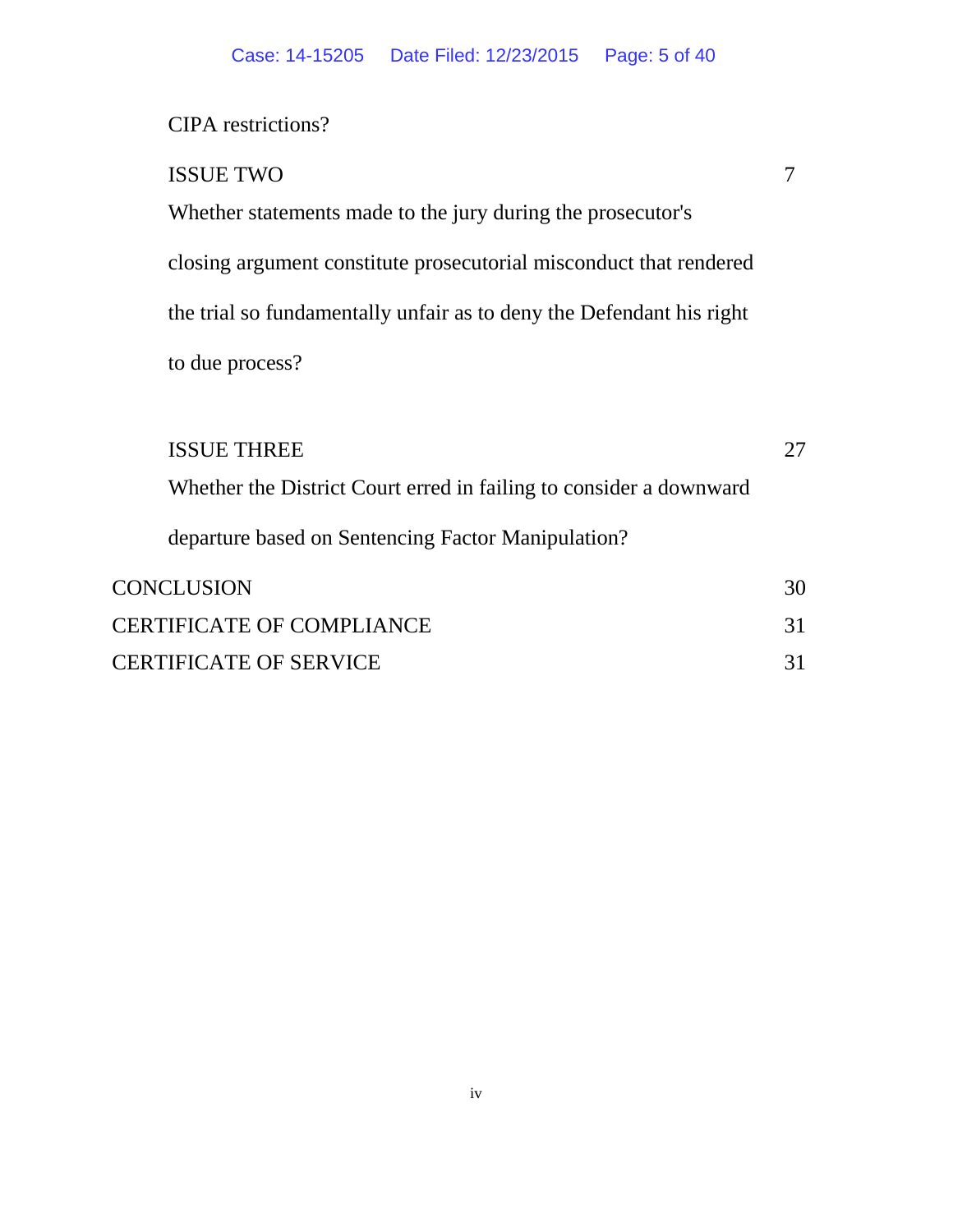# **TABLE OF CITATIONS**

| <b>CASE AUTHORITY</b>                                               | <b>PAGE</b> |
|---------------------------------------------------------------------|-------------|
| United States v. Campa,                                             | 5, 6, 17    |
| 529 F.3d 980, 993 (11th Cir. 2008)                                  |             |
| <b>United States v. Eckhardt,</b>                                   | 6, 23, 24   |
| 466 F.3d 938, 947 (11 <sup>th</sup> Cir. 2006)                      |             |
| United States v. Bradford,                                          | 6           |
| 277 F.3d 1311 (11 <sup>th</sup> Cir. 2002)                          |             |
| United States v. Duggan,                                            | 10          |
| 743 F.2d 59, 78 (2d Cir. 1984)                                      |             |
| United States v. Belfield,                                          | 12          |
| 692 F.2d 141 at 148 (D.C. Cir. 1982)                                |             |
| Clapper v. Amnesty International,                                   | 15          |
| 133 S. Ct. 1138 at 1157 (2013) (discussing the FISA Amendments Act) |             |
| United States v. Daoud,                                             | 16          |
| 755 F.3d 479 (7th Cir. 2014)                                        |             |
| United States v. Badia,                                             | 17          |
| 827 F.2d 1458, 1463 (11 <sup>th</sup> Cir. 1987)                    |             |
| <u>Franks v. Delaware,</u>                                          | 17          |
| 438 U.S. 154, 171 (1978)                                            |             |
| United States v. Kallen-Zury,                                       | 24          |
| 2015 U.S. App. LEXIS 18502 (11th Cir. Fla. Oct. 23, 2015)           |             |
| United States v. Feliciano,                                         | 24          |
| 761 F.3d 1202, 1211 (11th Cir. 2014)                                |             |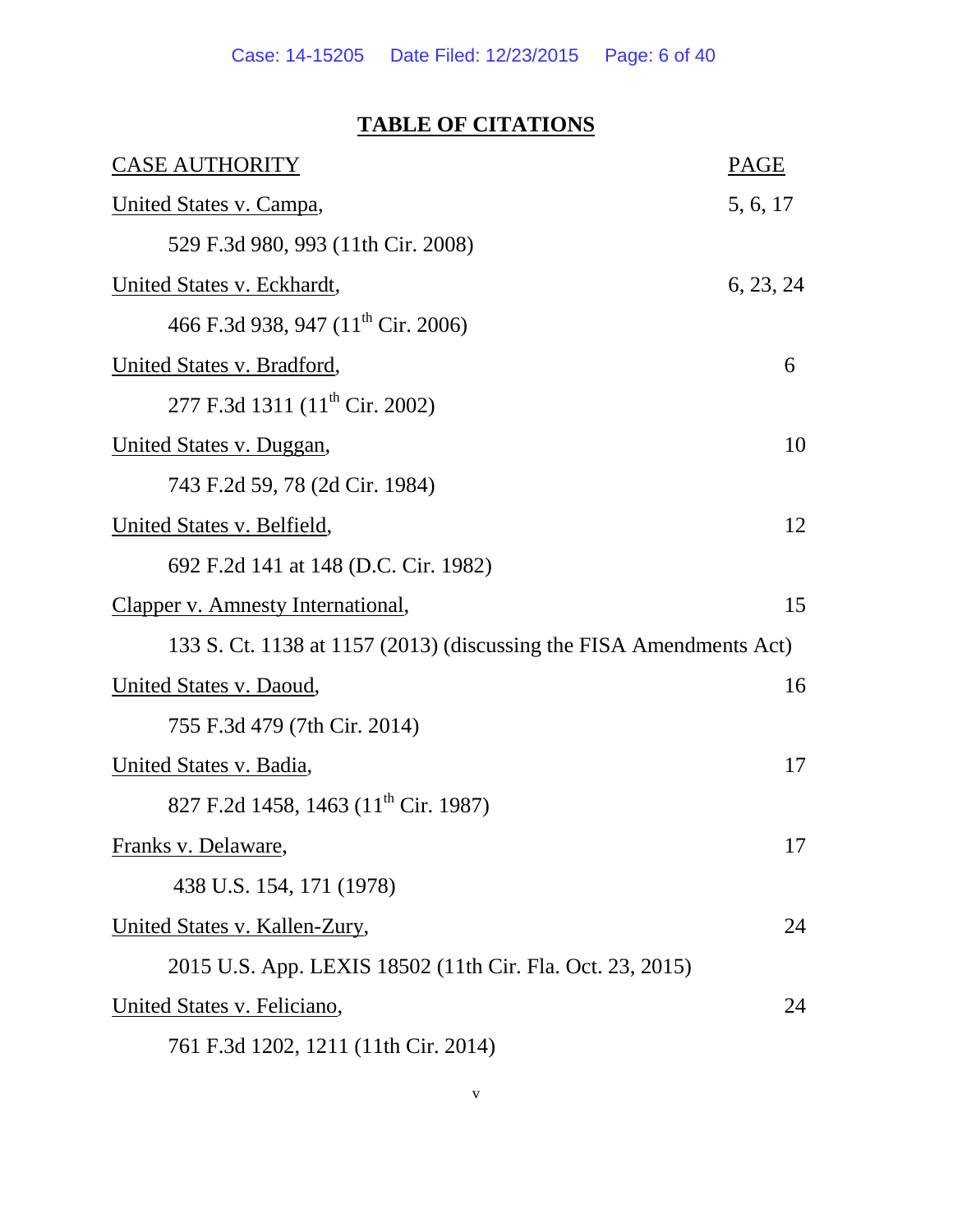| Davis v. Zant,                                                   | 24, 25, 26 |  |
|------------------------------------------------------------------|------------|--|
| 36F.3d 1538, 1546, 1549 (11th Cir. 1994)                         |            |  |
| Berger v. United States,                                         | 26         |  |
| 295 U.S. 78, 55 S. Ct. 629, 79 L. Ed. 1314, (U.S. 1935) at 84-85 |            |  |
| United States v. Sanchez,                                        | 27, 28     |  |
| 138 F.3d 1410, 1414 (11 <sup>th</sup> Cir. Fla. 1998)            |            |  |
| United States v. Nelson,                                         |            |  |
| 155 Fed. Appx. 509, 510 (11 <sup>th</sup> Cir. Fla. 2005)        |            |  |
| United States v. Govan,                                          | 29         |  |
| 293 F.3d 1248, 1251 (11 <sup>th</sup> Cir. Fla. 2002)            |            |  |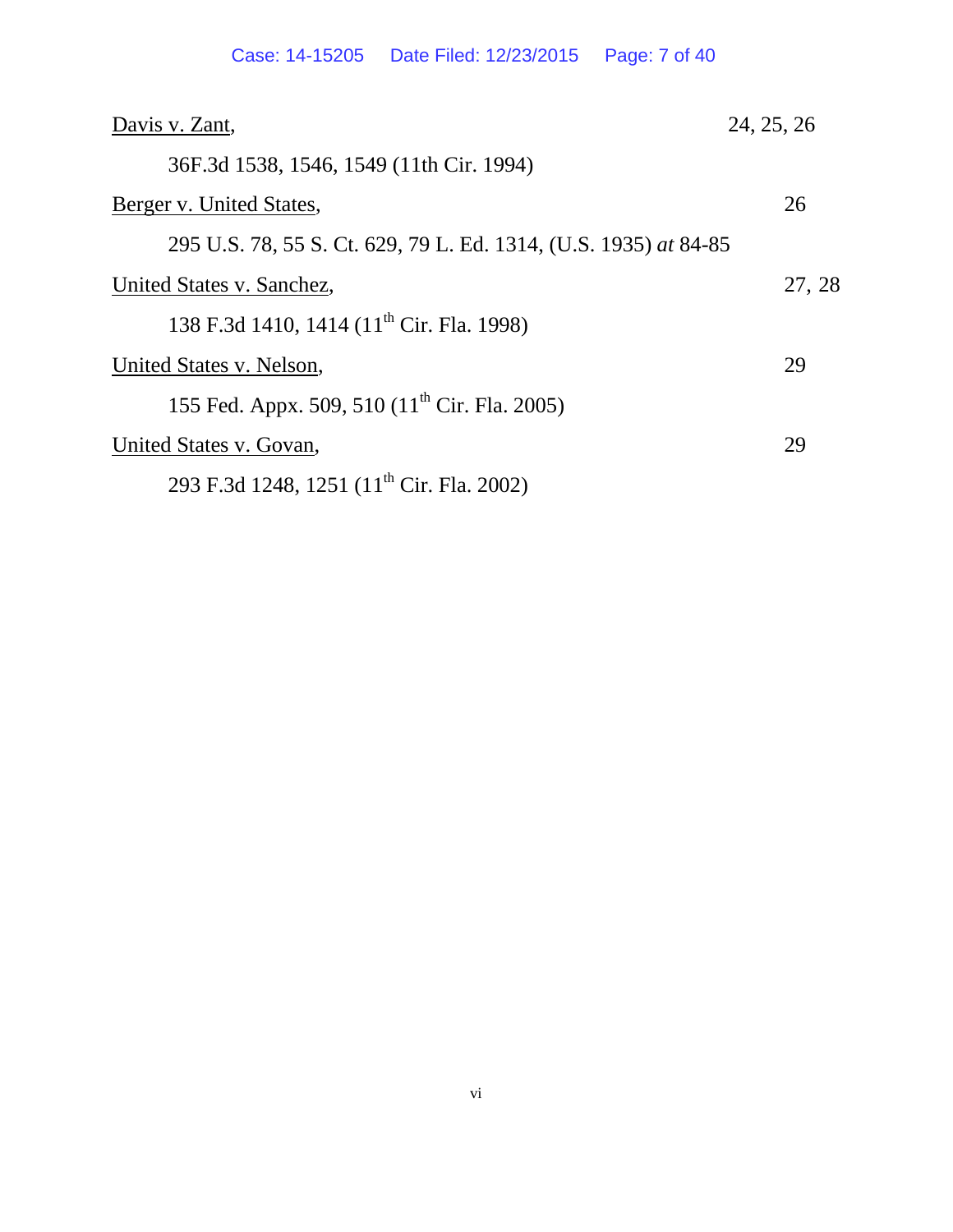# OTHER AUTHORITY

PAGE

| 18 U.S.C. § 3231                                                      | viii           |
|-----------------------------------------------------------------------|----------------|
| 28 U.S.C. § 1291                                                      | viii           |
| 18 U.S.C. § 3742                                                      | viii           |
| 18 U.S.C. $\S$ 921(2)(4)(A)                                           | $\overline{2}$ |
| 18 U.S.C. $\S$ 2332(a)(2)                                             | 2, 3           |
| 26 U.S.C. § 5845(b)                                                   | $\overline{2}$ |
| 26 U.S.C. § 5841                                                      | 3              |
| 18 U.S.C. $\S$ 3553(a)(1)-(7)                                         | $\overline{4}$ |
| 50 U.S.C. §§ 1801-1812 and 1821-1829 (FISA)                           | 8              |
| 18 U.S.C., Appendix III, Sections 1-16 (CIPA)                         | 8              |
| 50 U.S.C. §§ 1806 (f), (g) and 1825 (g), (h)                          | $10-13, 15$    |
| S. Rep. No. 701, 95 <sup>th</sup> Cong., 1 <sup>st</sup> Sess. At 64, | 11             |
| (reprinted in 1978 U.S.C.C.A.N. 403)                                  |                |
| 50 U.S.C. §§ 1804, 1823                                               | 14             |
| 50 U.S.C. § 1842                                                      | 14             |
| 50 U.S.C. §§ 1807, 1808, 1826, 1846, 1862, 1871                       | 14             |
| 50 U.S.C. §§ 1806(c), 1806(d), 1825(d), 1825(e)                       | 14             |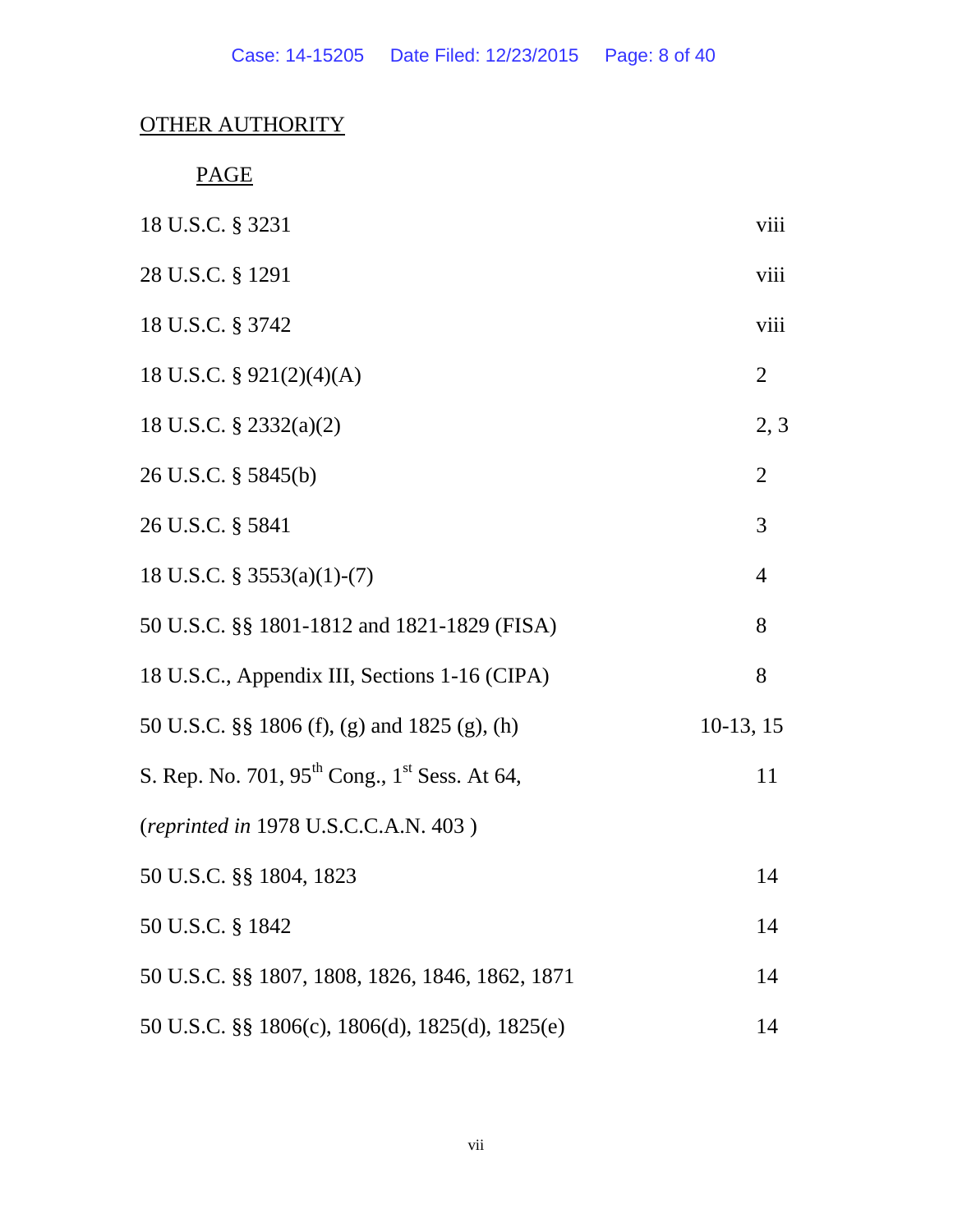## **STATEMENT OF JURISDICTION**

This is an appeal from a final judgment of the United States District Court for the Middle District of Florida in a criminal case. The District Court had jurisdiction of this case pursuant to 18 U.S.C. § 3231 because the defendant was charged with offenses against the laws of the United States. Jurisdiction of this Court is thereby invoked pursuant to Title 28, United States Code, Section 1291 and 18 U.S.C. § 3742, which give the Courts of Appeals jurisdiction over final decisions and sentences of United States district courts.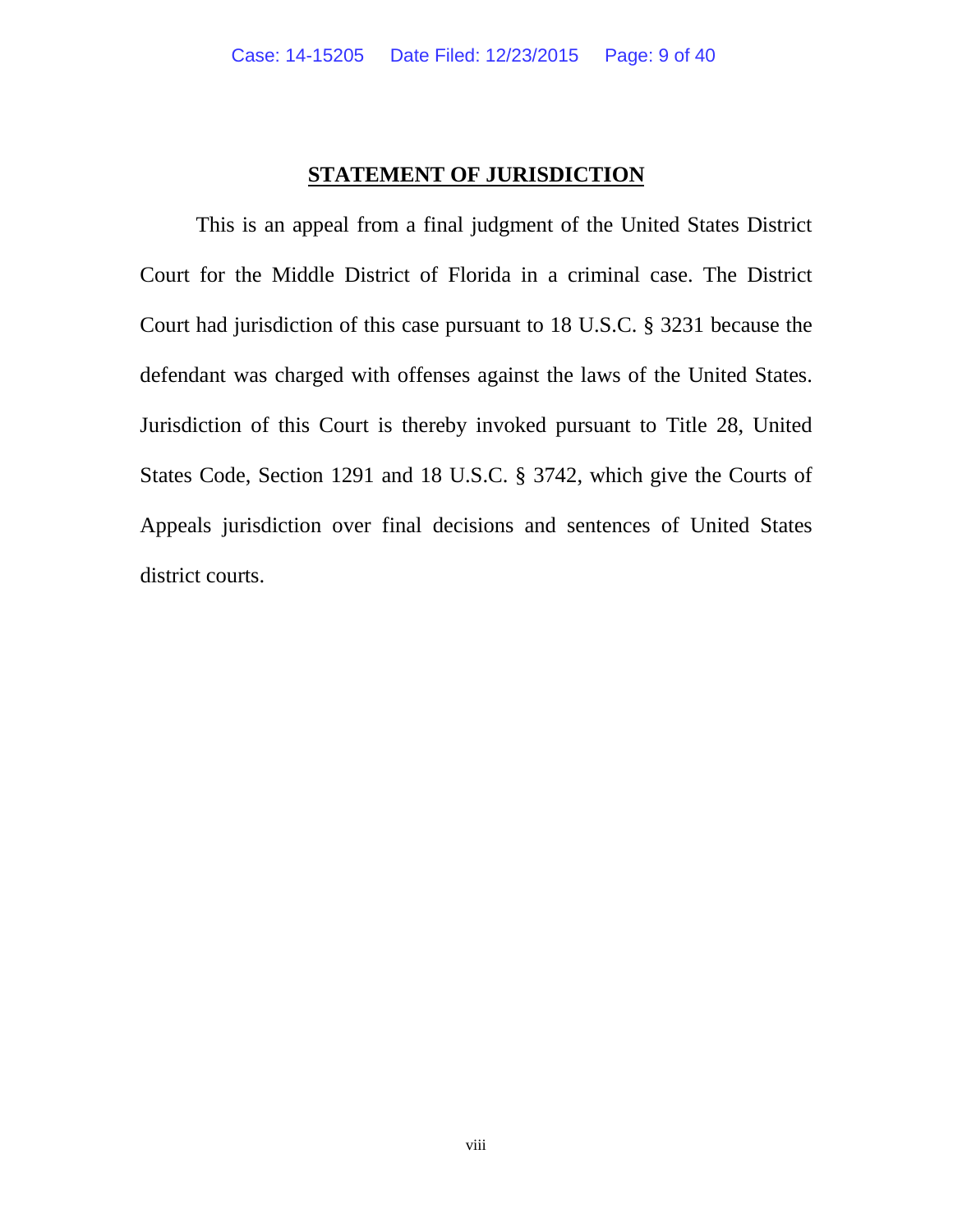## **STATEMENT OF THE ISSUES**

## ISSUE ONE

**Whether the District Court erred in denying the Appellants series of motions requesting disclosure of FISA interceptions and ancillary CIPA restrictions?**

## ISSUE TWO

**Whether statements made to the jury during the prosecutor's closing argument constitute prosecutorial misconduct that rendered the trial so fundamentally unfair as to deny the Defendant his right to due process?**

## ISSUE THREE

**Whether the District Court erred in failing to consider a downward departure based on Sentencing Factor Manipulation?**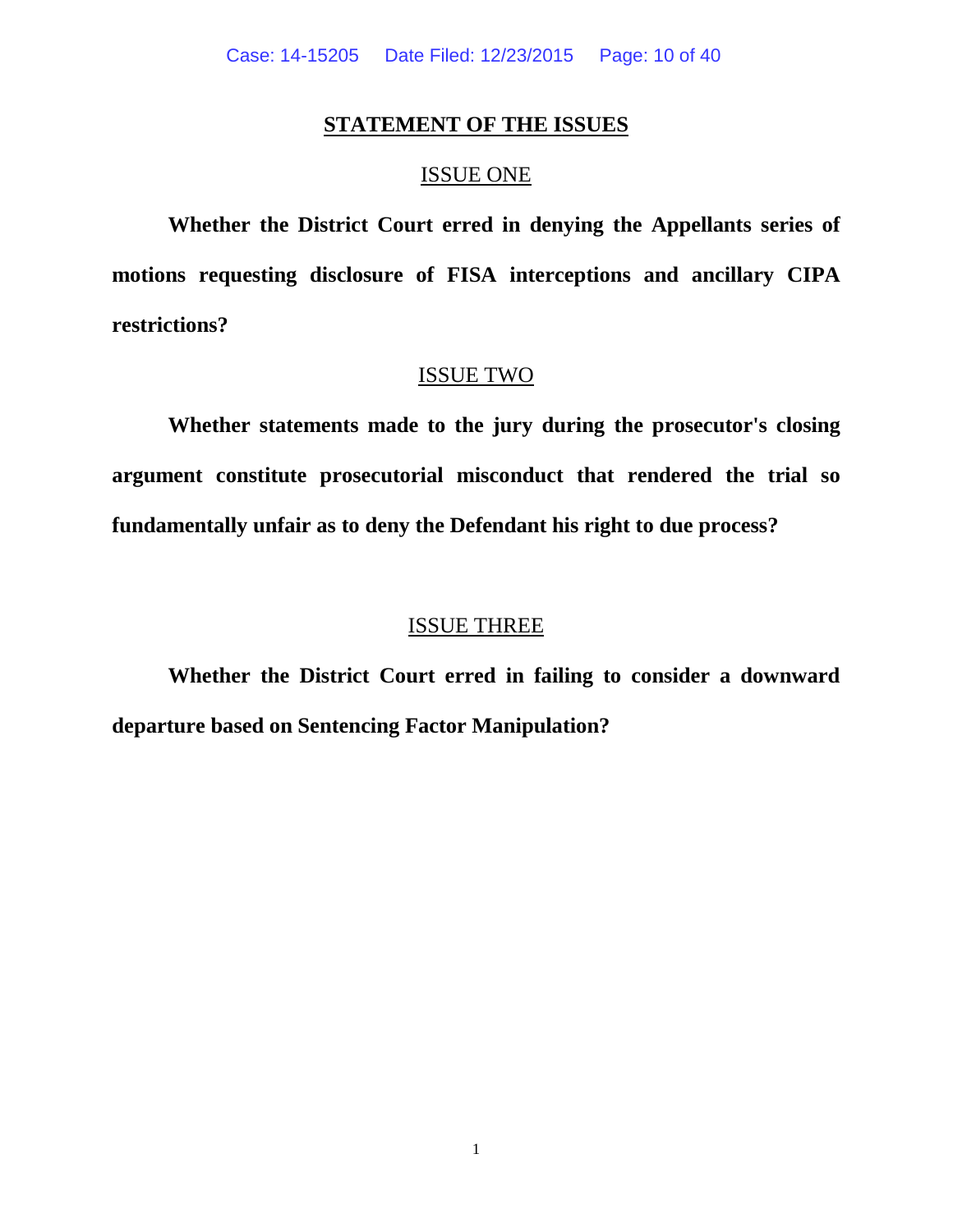#### **STATEMENT OF THE CASE**

## (i) Course of Proceedings and Disposition in Trial Court.

On January 7, 2012, the Defendant, SAMI OSMAKAC, was arrested on a criminal complaint and was detained. (Doc. No. 1). On February 2, 2012, an Indictment was filed against SAMI OSMAKAC. (Doc. No. 10). Count One of the Indictment alleged that the Defendant, attempted to without lawful authority to knowingly use weapons of mass destruction, specifically, destructive devices as defined in Title 18 United States Code, Section 921(a)(4)(A), meaning explosives, grenades, and similar devices, against persons and property within the United States and (1) a facility of interstate and foreign commerce was used in furtherance of the offense; (2) the property against which he intended to use said devices was used in interstate and foreign commerce and in an activity that affected interstate and foreign commerce; and (3) the results of the offense, if it had succeeded, would have affected interstate and foreign commerce, all contrary to the provisions of Title 18 United States Code, Section 2332(a)(2). (Doc. No. 10).

 Count Two of the Indictment charged that the same Defendant knowingly received and possessed a firearm, specifically, a machine gun as identified in Title 26, United States Code, Section 5845(b), to wit an AK-47, serial number 1978 IL 93611, not registered to him in the National Firearms Registration and Transfer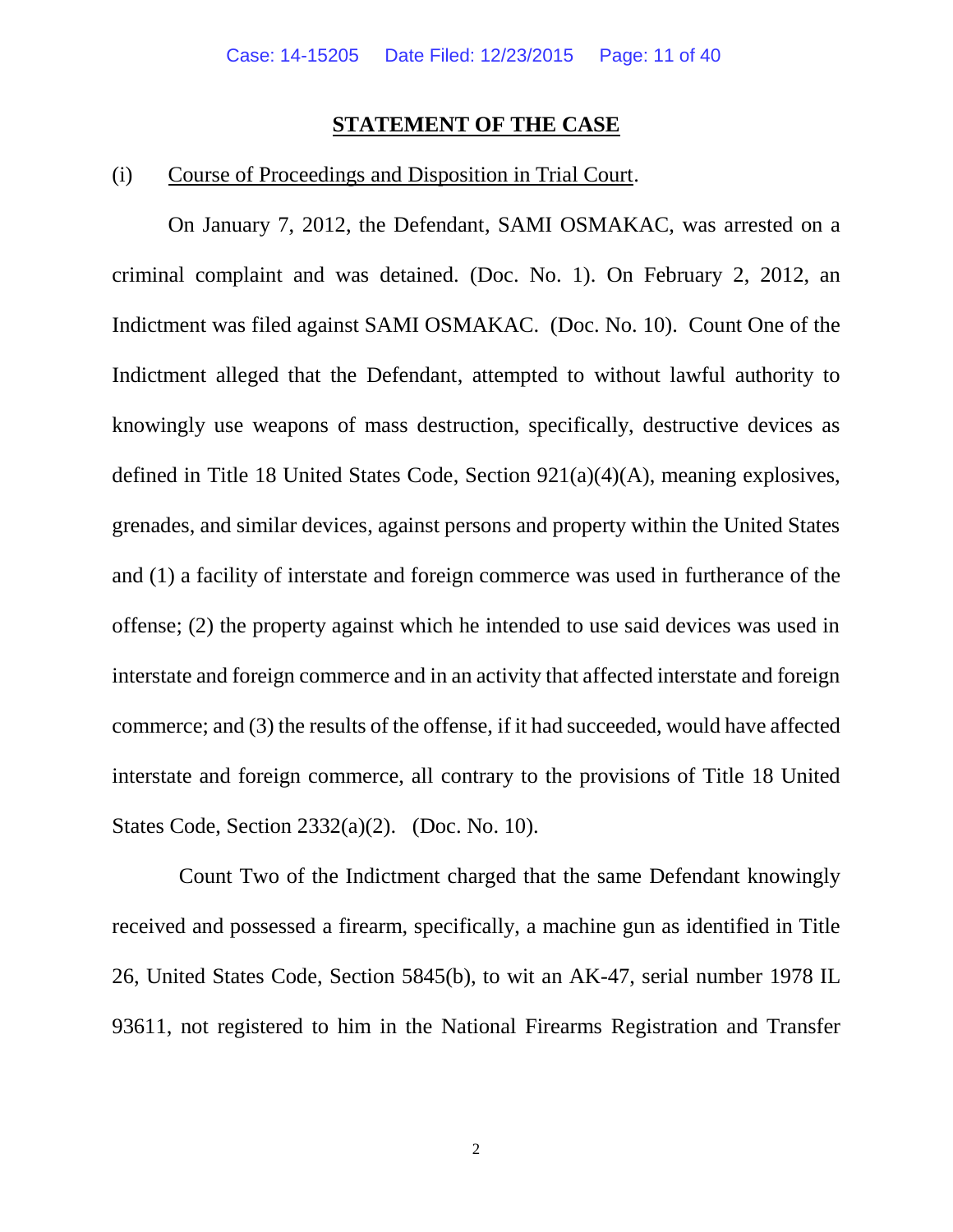Record, in violation of Title 26, United States Code, Section 5841, all contrary to the provisions of Title 18 United States Code, Section 2332(a)(2). (Doc. No. 10). A substantial amount of evidence in the case was obtained and compiled by the government and was subject to FISA and CIPA protections. Counsel for the Defendant filed several motions aimed at obtaining access to the protected information (Doc. No.'s 8, 100, and 121). All of these were denied by the District Court after a hearing and pursuant to a written order. (Doc. No. 141).

On May 27, 2014 a Jury Trial commenced in the Appellant's case. The trial lasted nine (9) days with the last day of testimony and closing arguments occurring on June 9, 2014. (Doc. No. 382). On June 10, 2014, the Jury was instructed and deliberated. (Doc. No. 383). A verdict was reached that same day, finding the Defendant Guilty of both Counts One and Two of the Indictment. (Doc. 312).

At sentencing on November 5, 2014, the Appellant objected in writing and orally to factual matters and the guideline sentence calculations submitted to the District Court in the PSIR prepared by the United States Probation Office. The District Court made corrections to all factual issues addressed by the Appellant, but overruled the Appellant's objections, including a request for mitigation based on Sentencing Entrapment and Sentencing Guideline Manipulation. (Doc. No. 384, Pg. 35-36). The District Court declined to depart from the advisory guidelines as requested by the Appellant and concluded the recommended sentence was sufficient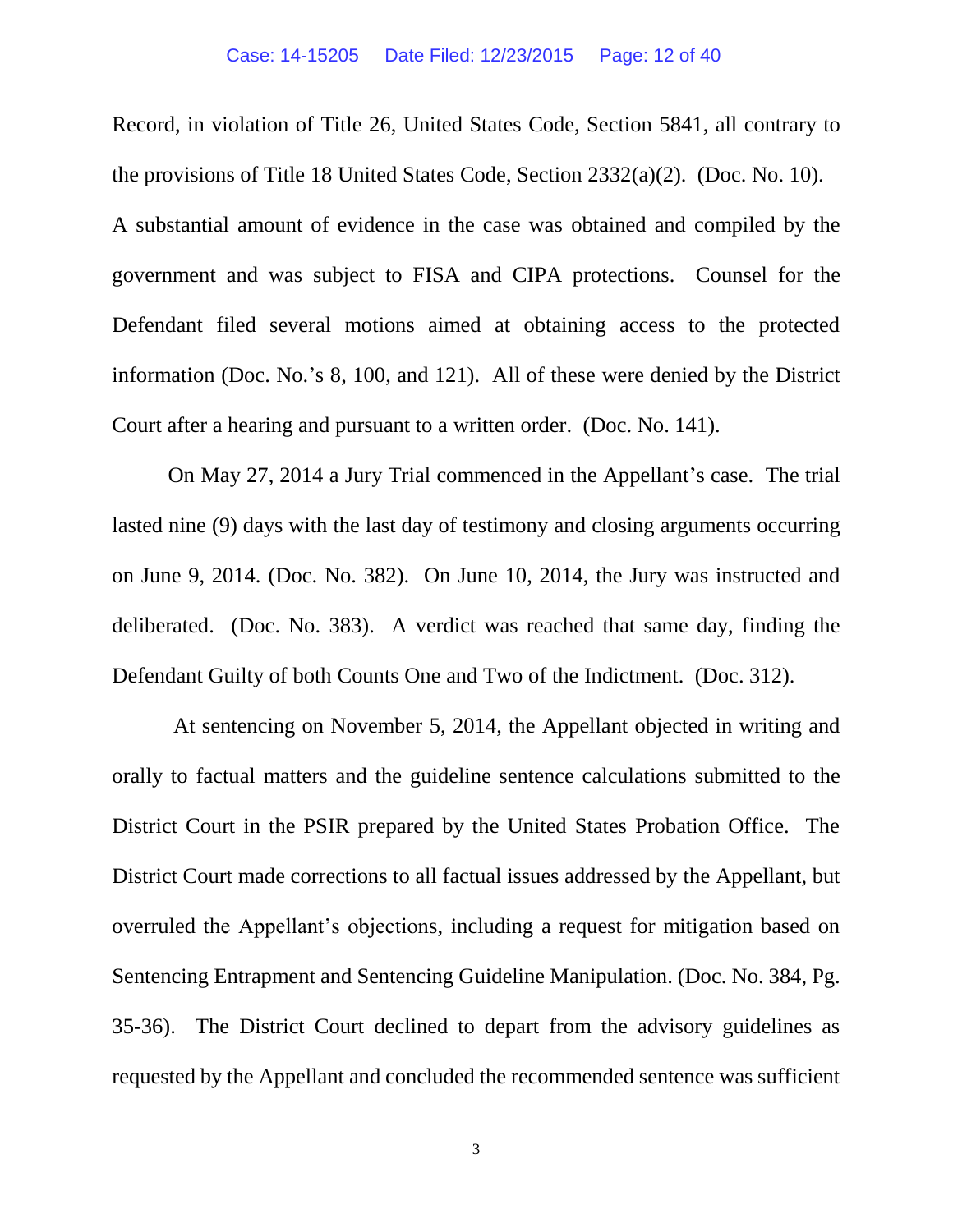but not greater than necessary to comply with the statutory purposes of sentencing, as required by Title 18, United States Code, Sections 3553(a)(1) through (7). Consequently, the District Court sentenced the Defendant to 480 months of incarceration on Count One concurrent with 120 months of incarceration on Count Two. This was a sentence within the guideline range as determined by the Court at sentencing. (Doc. 360; Doc. 384). The Appellant filed a timely Notice of Appeal on November 17, 2014. (Doc. 363). The Appellant remains incarcerated pursuant to the Judgment and Sentence imposed.

#### (ii) Statement of the Facts

Appellant relies upon the testimony and evidence presented during the Appellant's Jury trial (Doc. No.'s 374-383), the Appellant's sentencing hearing (Doc. No. 384), and the recitation of facts contained in the final Pre Sentence Report as corrected in Court on the day of his sentencing, November 5, 2014 (Doc. No. 360) and the following additional facts. The Appellant was introduced to the CHS (confidential human source) by an individual named Russell Dennison. For an approximately two (2) month period, the CHS communicated with the Appellant without the contacts being recorded. He CHS was paid \$24,000.00 for his work on the case, including payments during the unrecorded two (2) month time period before November 30, 2011. Neither Dennison nor the CHS was called as a witness for the Government in this cause. The UCE (Undercover Agent) who posed as the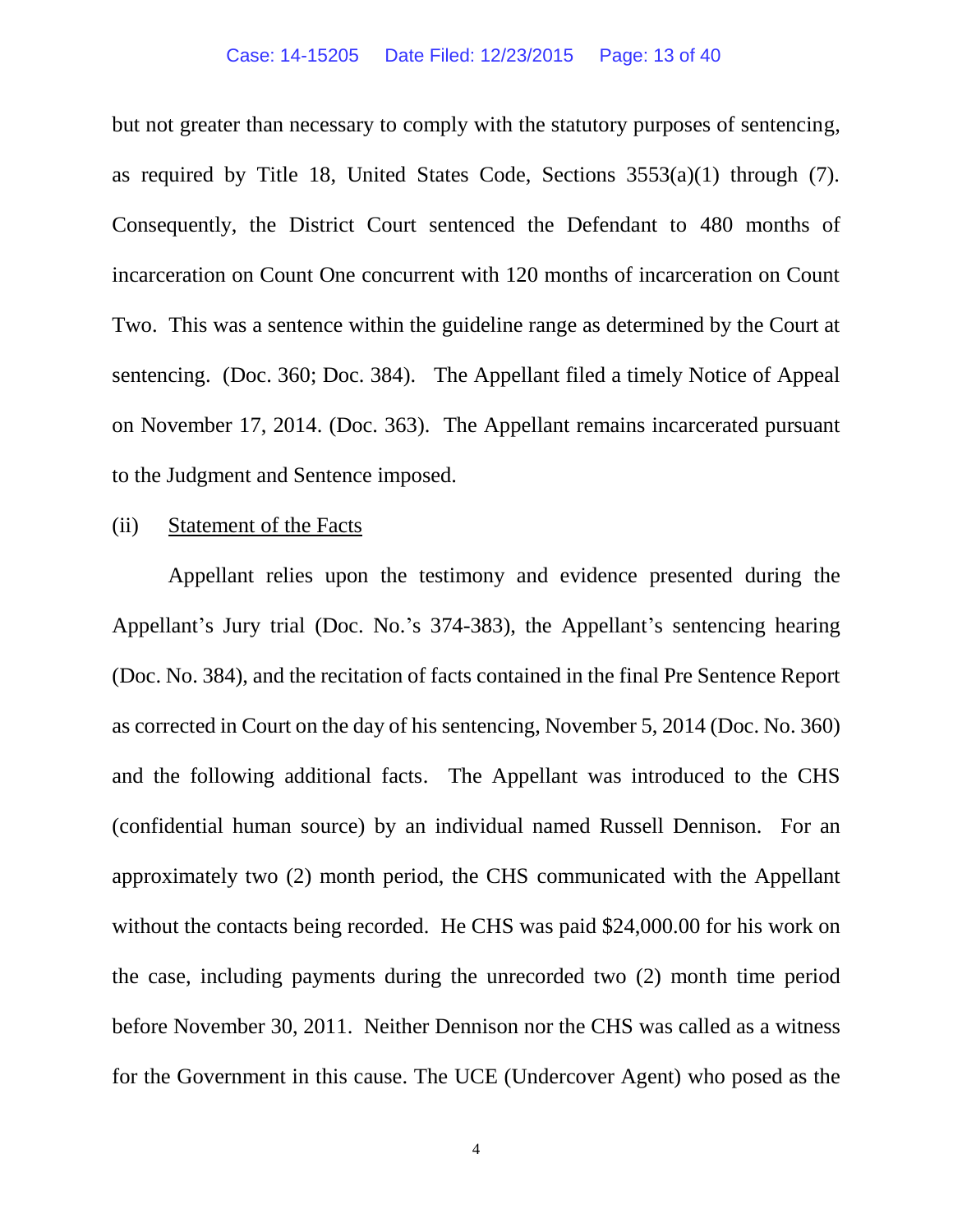bomb maker/weapon supplier enters the picture in December of 2011, after the CHS has been working on the Appellant without being recorded for two (2) months. The Appellant never had the ability to carry out any of the actions he was tried for without substantial government assistance, direction, and guidance. During the course of the trial it was established that the Appellant could not afford to purchase the items needed to carry out the plan; that his employer was the CHS, and that the CHS withheld \$500.00 of his pay at the direction of his government handlers so the Appellant could not use it to buy items from elsewhere, only through the UCE. The Appellant was manipulated into making a "martyrdom video" at the suggestion of the UCE who filmed and "directed" said video. The Appellant, on his own, only ever attempted to buy firearms before the CHS and later the UCE entered the picture. The Appellant was evaluated by a number of psychologists and psychiatrists. Doctor Taylor and Doctor Northrup, who found he suffered from a Schizoaffective Disorder; Doctor Northrup also agreed with Doctor McClain that the Appellant suffered from Post-Traumatic Stress Disorder; and Doctor Goldsmith found he suffered from a depressive and psychotic disorder.

## (iii) Standard of Review.

ISSUE ONE – When a United States person was a target of the investigation, as in the present case, the district court's decision is reviewed for clear error. United States v. Campa, 529 F.3d 980 (11th Cir. Fla. 2008).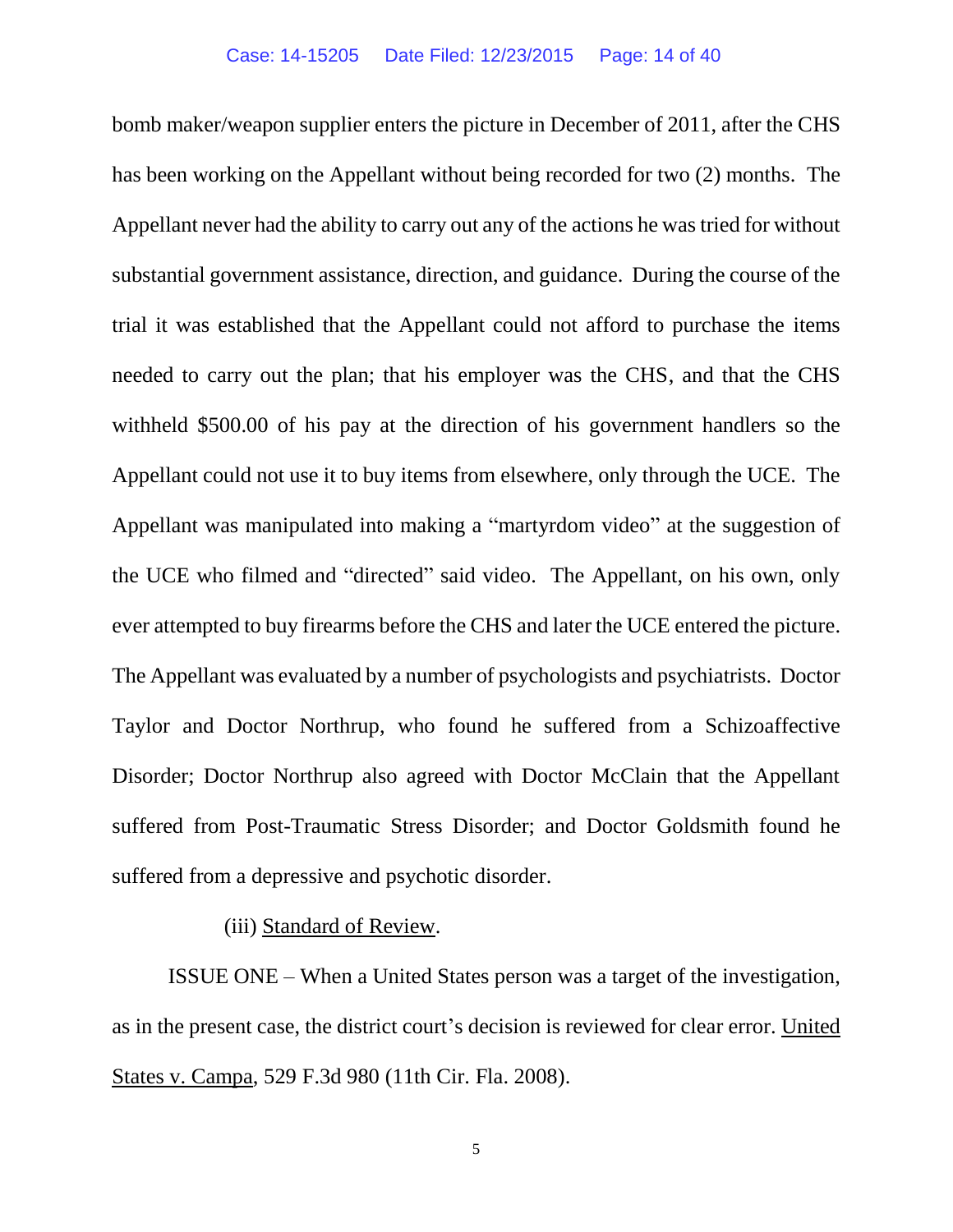ISSUE TWO - A claim of prosecutorial misconduct is reviewed de novo because it is a mixed question of law and fact. United States v. Eckhardt, 466 F.3d 938, 947 (11th Cir. 2006).

ISSUE THREE - A district court's application of the Sentencing Guidelines is reviewed de novo, but the factual determinations of the district court are reviewed for clear error. United States v. Bradford, 277 F.3d 1311, 1316 (11th Cir. 2002).

#### **SUMMARY OF THE ARGUMENT**

**ISSUE ONE** - The District Court erred when it failed to permit disclosure of the FISA materials sought by the Appellant. FISA's text, structure, and legislative history all reject a rule of categorical secrecy. Instead of imposing a categorical rule against disclosure, the statute is grounded in Congress's expectation that courts would order disclosure when doing so would substantially promote the accurate determination of a FISA order's legality. Nevertheless, district courts are disinclined to afford Defendant the benefits of disclosure notwithstanding their discretion to do so. Only one district court has seen fit to allow disclosure under the FISA procedures, and it was overruled on appeal. Consequently, Appellants are left to cast about in the dark hoping if there was an error made, it will be ferreted out by the Appellate Court without the benefit of informed argument from the Appellant.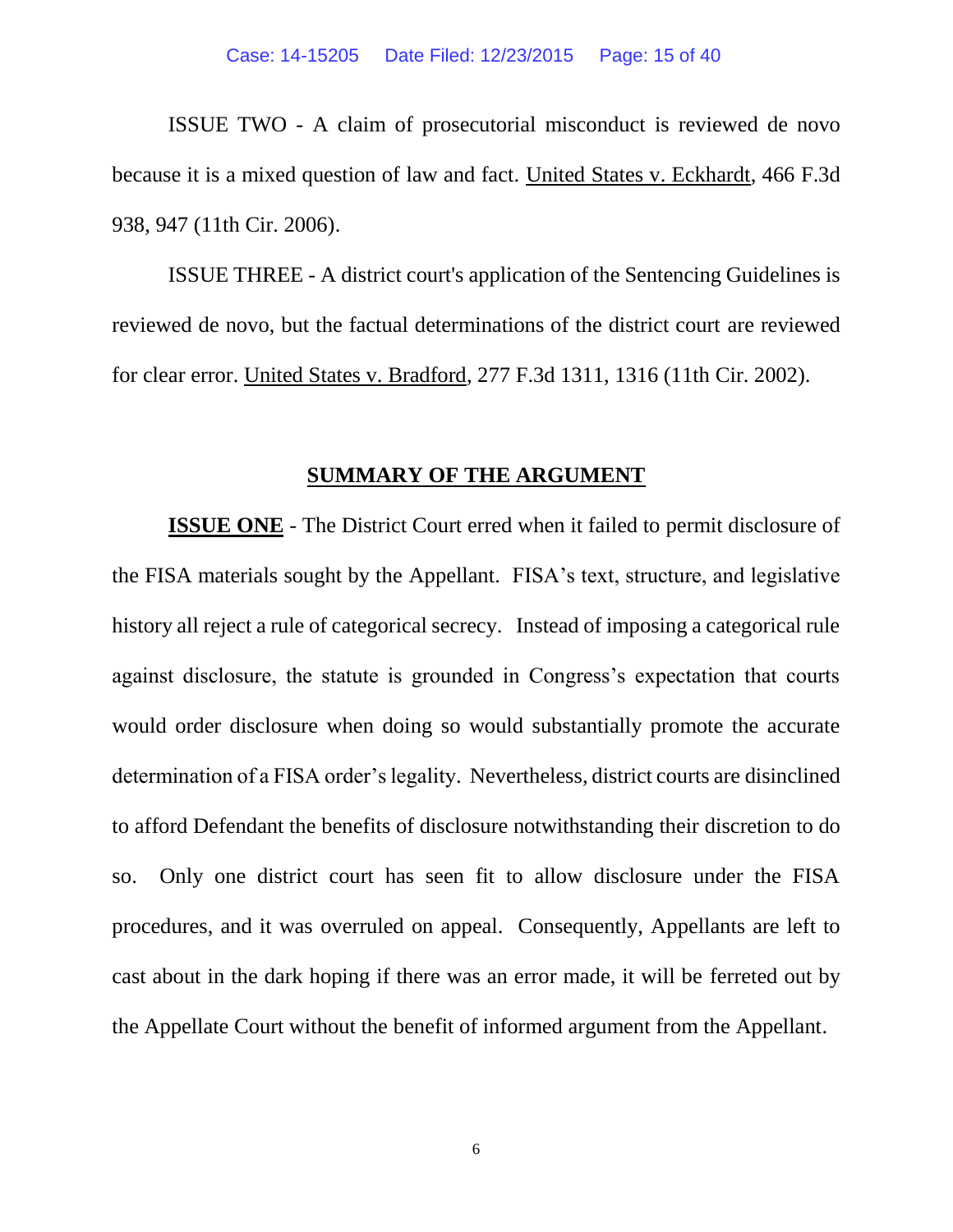**ISSUE TWO** – The District Court erred when it failed to grant a motion for mistrial based on the Government's comments during its rebuttal closing. The District Court's curative measures were insufficient to undo the damage wrought by the Government's comments. Actionable misconduct occurs when the Government's remarks are both improper, and prejudicially affect the substantial rights of the defendant. A defendant's substantial rights are prejudicially affected when a reasonable probability arises that, but for the remarks, the outcome of the trial would have been different. The impropriety of the remarks are not in dispute. The four (4) part test suggested for making a determination of whether the cumulative effect of prosecutorial misdeeds had a "reasonable probability" of affecting the trial's outcome, when applied to the present case, demonstrates the comments did have a reasonable probability of doing so. Accordingly, a mistrial should have been granted.

**ISSUE THREE** - The District Court erred in failing to consider a downward departure based on Sentencing Factor Manipulation. While it is established that Sentencing Entrapment is not recognized as a viable defense in the Eleventh Circuit, this Court has not gone so far as to rule out the possibility that Sentencing Factor Manipulation could be a valid basis for a downward departure. The present case presents facts that are significantly more complex and pervasive representations of the Government manipulating the Appellant through its undercover agents and paid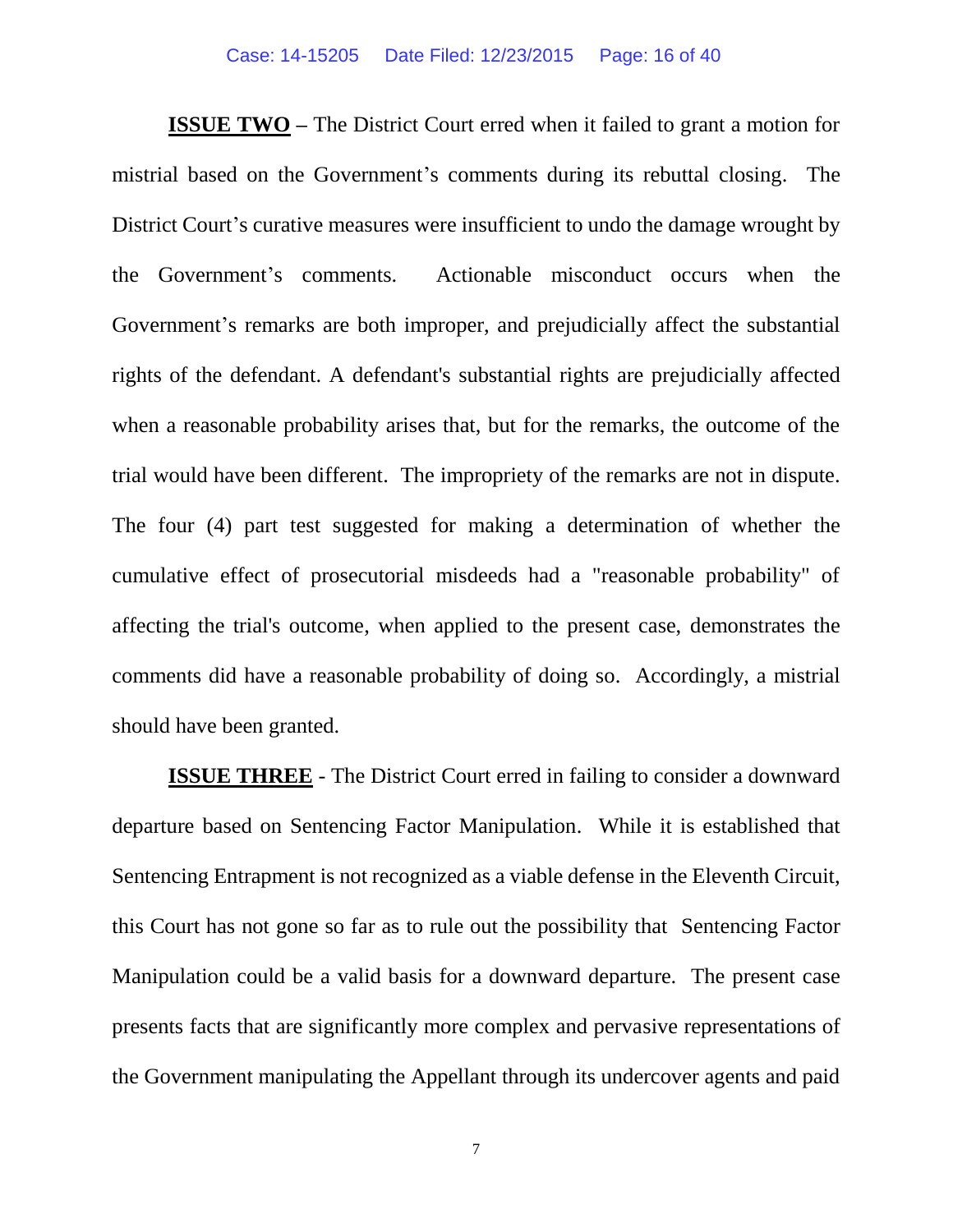informants than the case where this Court has seen fit to either decline to validate or elected to overturn a departure. The statements of the District Court at sentencing when presented with this issue seem to suggest the incorrect perception of the status of the law on this matter and warrents remand for clarification and/or resentencing.

#### **ARGUMENT**

#### ISSUE ONE

**Whether the District Court erred in denying the Appellants series of motions requesting disclosure of FISA interceptions and ancillary CIPA restrictions?**

On September 4, 2013 the District Court entered an order denying a series of motions filed by the 4<sup>th</sup> and final Trial Counsel for the Defendant that all related to requests for disclosure of various restricted items protected by the Foreign Intelligence Surveillance Act of 1978, as amended, 50 U.S.C. §§ 1801-1812 and 1821-1829 (FISA); and the Classified Information Procedures Act, 18 U.S.C., Appendix III, Sections 1-16 (CIPA). (See Doc. No. 141). Specifically, the motions filed by the Appellant were:

1) Defendant's Motion Requesting Disclosure of FISA Interceptions and Ancillary CIPA Restrictions in Support of Evidence to be Presented by Defendant of Entrapment (Doc. No. 98);

2) Second Amended Motion Requesting Disclosure of FISA Interceptions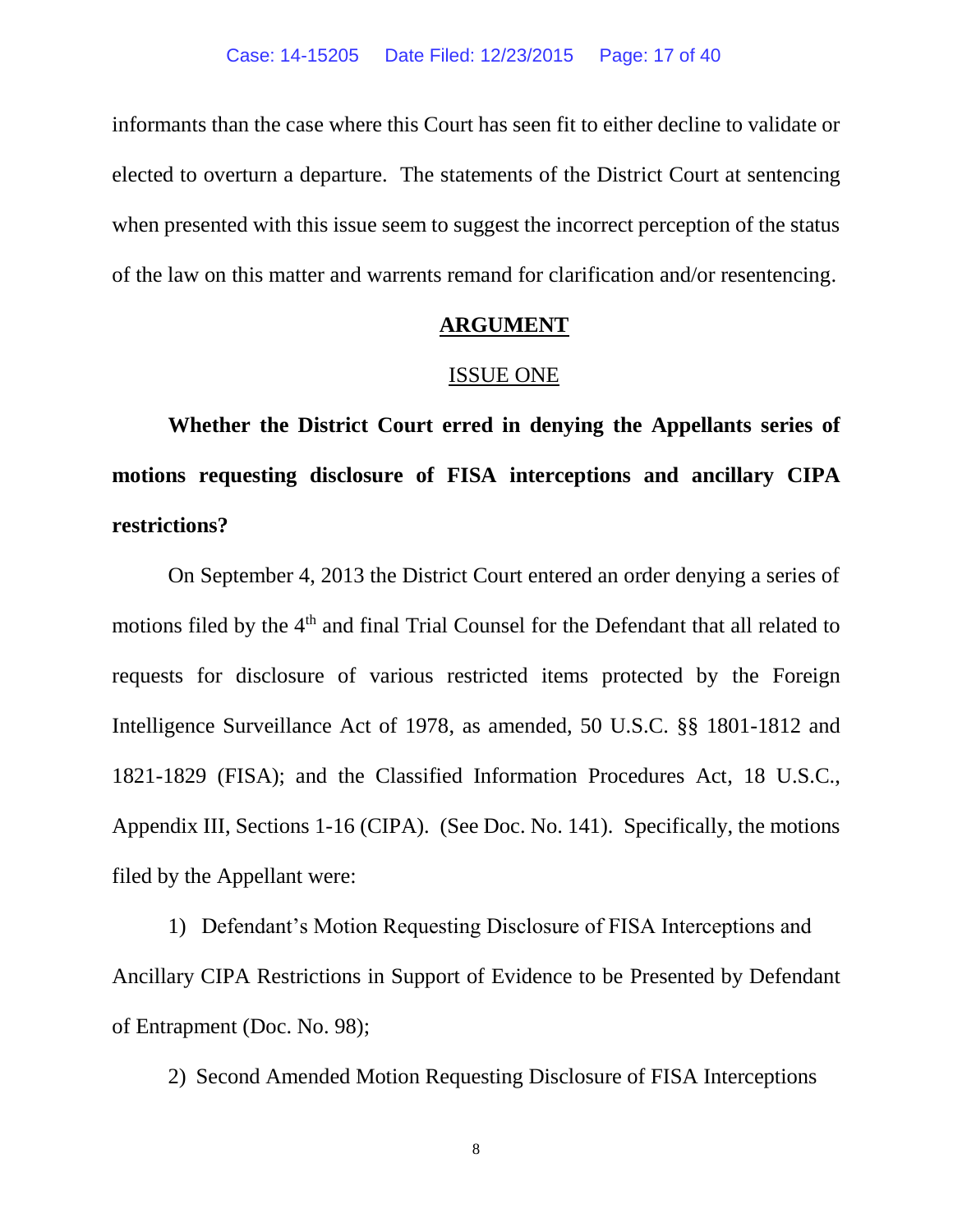and Ancillary CIPA Restrictions in Support of Evidence to be Presented by Defendant of Entrapment (Doc. No. 100); and

3) Supplemental Motion to Second Motion for Disclosure of FISA Interceptions and Ancillary CIPA Restrictions in Support of Evidence to be Presented (Doc. No. 121).

These three (3) motions are collectively referred to as the "FISA motions" for the sake of simplification. It should be noted that all three of the FISA motions incorporated by reference the factual summary located in the Motion For Disclosure of Brady, Giglio, Federal Rule of Criminal Procedure 16 and Jencks Material (Doc. No. 96), also in the interest of simplicity.

The District Court also considered the arguments made in the two pleadings filed by the Appellee, The Government's Unclassified Memorandum in Opposition to the Defendant's FISA motions (Doc. No. 132) and The Government's Classified Memorandum in Opposition to the Defendant's FISA motions (Doc. No. 137).

Appellant sought materials that were presented to the Foreign Intelligence Surveillance Court (FISC), including the resulting FISC orders, that provided the legal basis for the electronic surveillance and physical searches from which some of the evidence that was used against him was acquired. As the Appellant only sought disclosure of the FISA materials under the statutory provisions of FISA and its legislative history, and presented no additional support for his request by way of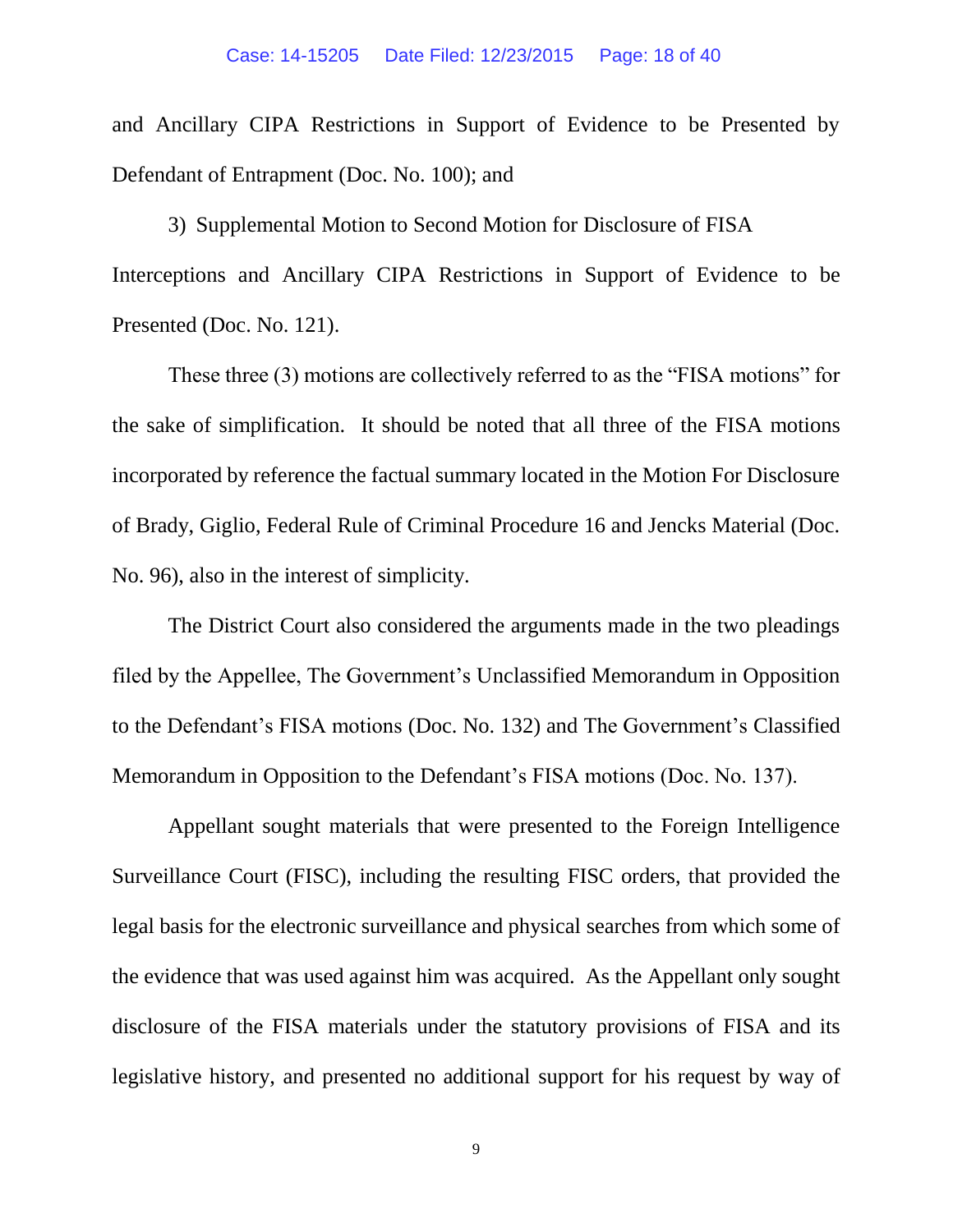case law or other Constitutional provisions, the District Court limited its review of the request to the methods provided in 50 U.S.C.  $\S$  1806(f), (g) and 1825(g), (h). This meant the District Court had to make a determination as to the legality of the surveillance, and whether or not due process required that discovery or disclosure was warranted. The District Court acknowledged the Attorney General filed a sworn declaration in this case stating that disclosure of the FISA materials or an adversary hearing would harm the national security of the United States. The District Court conducted an in camera, ex parte review of the FISA materials to determine whether the information was lawfully acquired and whether the electronic surveillance and physical searches were lawfully conducted pursuant to FISA Sections 1806(f) and 1825(g). The District Court found that the FISA materials were well organized and readily understood, and that the District Court did not require the assistance of the Appellant to make an accurate determination of the legality of the electronic surveillance and physical searches. The Court declined to make a disclosure citing United States v. Duggan, 743 F.2d 59, 78 (2d Cir. 1984) for the proposition that "disclosure should occur only if the court determines that such disclosure is necessary to make an accurate determination of the legality of the surveillance."

The District Court then went on to address 50 U.S.C. § 1806(g), which pertains to surveillance, and 50 U.S.C. § 1825(h), which pertains to physical searches. If the District Court determines that the surveillance/physical search was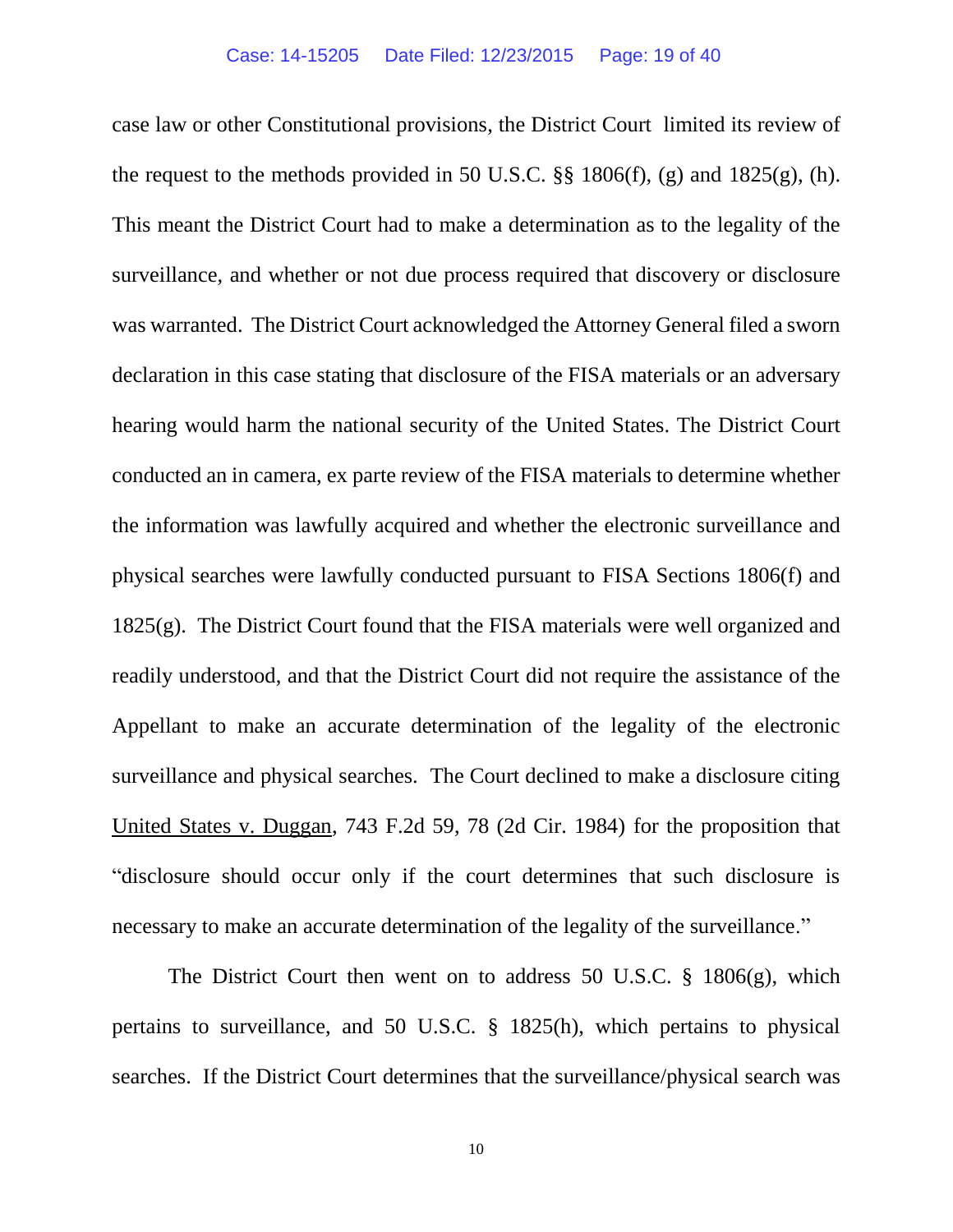#### Case: 14-15205 Date Filed: 12/23/2015 Page: 20 of 40

"not lawfully authorized or conducted, it shall, in accordance with the requirements of law, suppress the evidence which was unlawfully obtained or derived" from electronic surveillance/physical search "of the aggrieved person or otherwise grant the motion of the aggrieved person." Conversely, if the District Court determines that the surveillance/physical search was "lawfully authorized and conducted, it shall deny the motion of the aggrieved person except to the extent that due process requires discovery or disclosure."

The District Court concluded that disclosure was not required.

FISA's text, structure, and legislative history all reject a rule of categorical secrecy. Instead of imposing a categorical rule against disclosure, the statute is grounded in Congress's expectation that courts would order disclosure when doing so would substantially promote the accurate determination of a FISA order's legality. *See* S. Rep. No. 701, 95th Cong., 1st Sess. at 64, *reprinted in* 1978 U.S.C.C.A.N. 403.

Before FISA, there was no statute authorizing disclosure of foreign surveillance materials to criminal defendants. Consequently, in the four decades preceding FISA's enactment, aggrieved defendants could point to no law or procedural rule requiring disclosure of foreign surveillance materials in the absence of a judicial determination that the Constitution had been violated. FISA's enactment permits disclosure even when the executive branch asserts that disclosure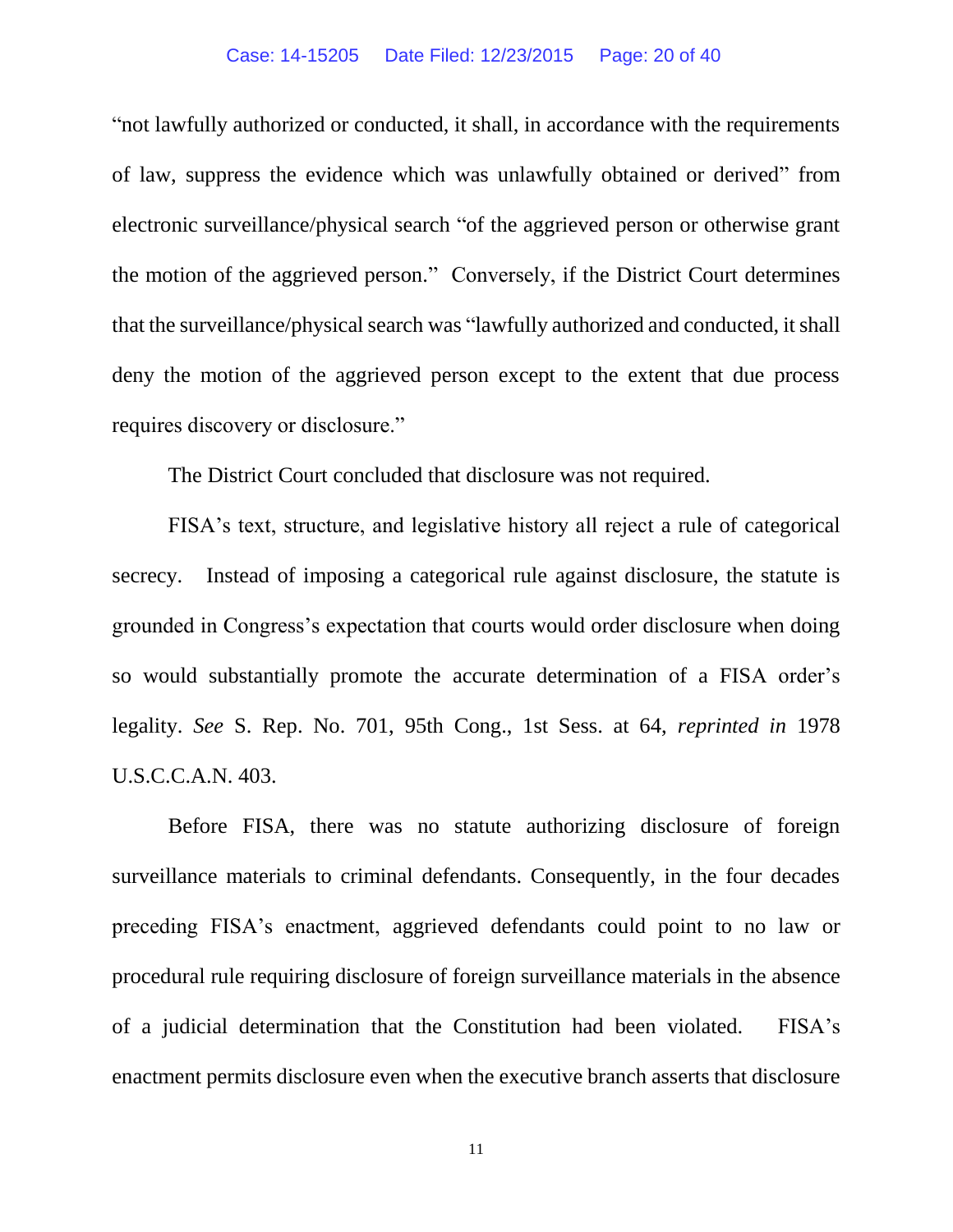would harm national security, because it is rooted in a statutory scheme designed to assure meaningful judicial review of FISA orders. This is accomplished in three (3) ways.

First, the provisions' plain text authorizes disclosure whenever a reviewing court is uncertain about the legality of a contested FISA order. If the court has no doubts about the order's legality— or, indeed, its illegality— then disclosure is not "necessary to make an accurate determination." 50 U.S.C. §§ 1806(f), 1825(g). But disclosure is deemed necessary if the court's ex parte review cannot rule out the possibility that the court's determination will be mistaken, or if the relevant materials are sufficiently "complex," United States v. Belfield, 692 F.2d 141 at 148 (D.C. Cir. 1982).

Second, these provisions reject a disclosure scheme that would force courts to automatically defer to the executive branch's judgment about the wisdom of disclosure. Instead, the text of these provisions reflects a congressional expectation that courts would occasionally part ways with the executive branch. Courts are called upon to resolve disclosure issues only after the "Attorney General files an affidavit under oath that disclosure . . . would harm the national security of the United States." 50 U.S.C. §§ 1806(f), 1825(g).

Third, §§ 1806 and 1825 permit courts to tailor disclosure to the facts of each case. Courts may order disclosure of "portions" of the sought-after materials, and of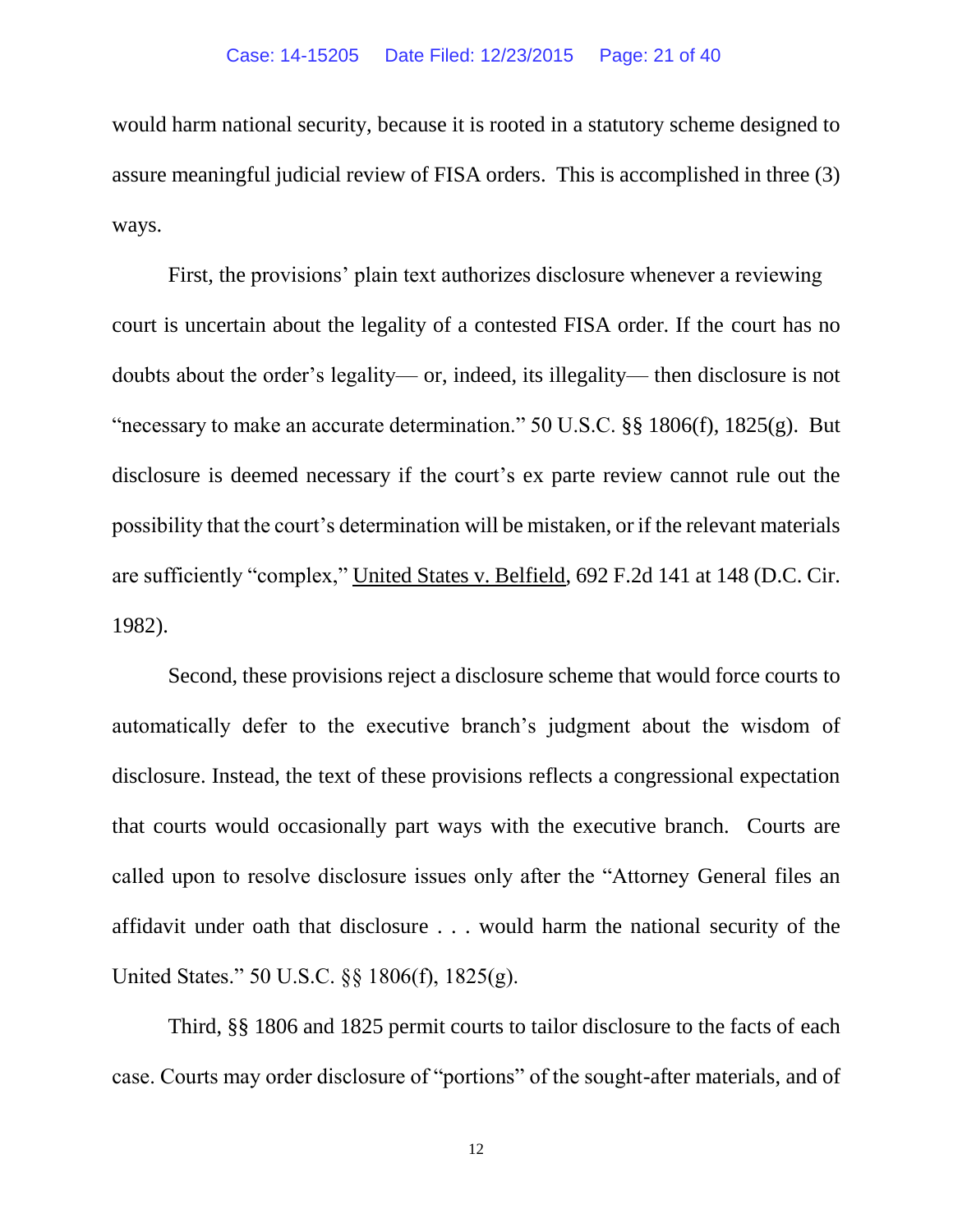"summar[ies]" of materials relating to physical searches, "under appropriate security procedures and protective orders." 50 U.S.C. §§ 1806(f), 1825(g). Congress's judgment was therefore that disclosure of FISA materials can be "appropriate," and that carefully controlled disclosure can be preferable to both complete disclosure and complete nondisclosure. Thus, Congress has enacted a disclosure scheme that requires individualized determinations of, rather than a blanket ban on, disclosure.

FISA's structure confirms that the statutory preference for in camera and ex parte review is not a bar to court-ordered disclosure. FISA tempers the government's surveillance authority with mechanisms designed to protect individual rights by ensuring that courts can accurately determine the legality of government surveillance.

FISA does this in various ways, which collectively give courts a robust role in ensuring that FISA surveillance is undertaken only when it is based on sufficient legal grounds. For example, FISA generally requires the government to obtain a court order before conducting surveillance or a physical search, and the government cannot obtain such an order without first showing facts justifying a belief that the targeted person "is a foreign power or an agent of a foreign power," and that the targeted facility or place is itself associated with "a foreign power or an agent of a foreign power." 50 U.S.C. §§ 1804, 1823.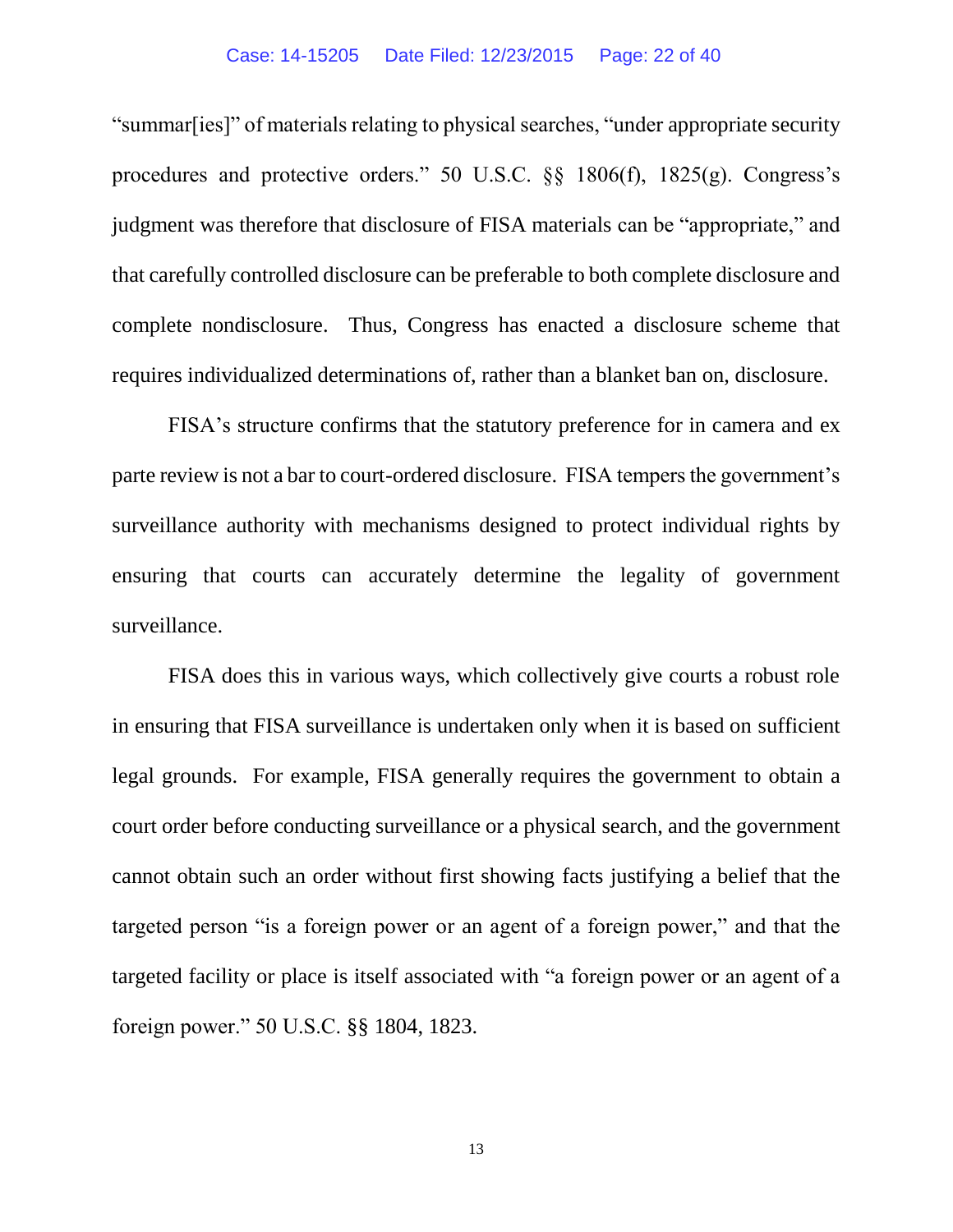#### Case: 14-15205 Date Filed: 12/23/2015 Page: 23 of 40

Likewise, the government must apply for a court order approving the installation of a pen register or trap and trace device, and it must certify that "the information likely to be obtained is foreign intelligence information not concerning a United States person or is relevant to an ongoing investigation to protect against international terrorism or clandestine intelligence activities," and that an investigation of a United States person is not conducted "solely" based on expression protected by the First Amendment. Id. § 1842. And FISA also imposes reporting requirements that enable congressional oversight. *See* id. §§ 1807, 1808, 1826, 1846, 1862, 1871.

Congress also located  $\S$ § 1806(f) and 1825(g) within a statutory framework designed to ensure that the legality of FISA orders would be adequately tested in court. FISA requires federal and state agencies to notify an "aggrieved person" whenever a court or other proceeding is likely to involve information "obtained or derived from" FISA surveillance or physical searches. 50 U.S.C. §§ 1806(c), 1806(d), 1825(d), 1825(e). The Supreme Court has stated that these notice provisions ensure meaningful judicial review of foreign surveillance used against "affected persons." Clapper v. Amnesty International, 133 S. Ct. 1138 at 1157 (2013) (discussing the FISA Amendments Act).

Disclosure is integral to that system of judicial review. FISA's disclosure provisions assure that courts will have the benefit of informed argument from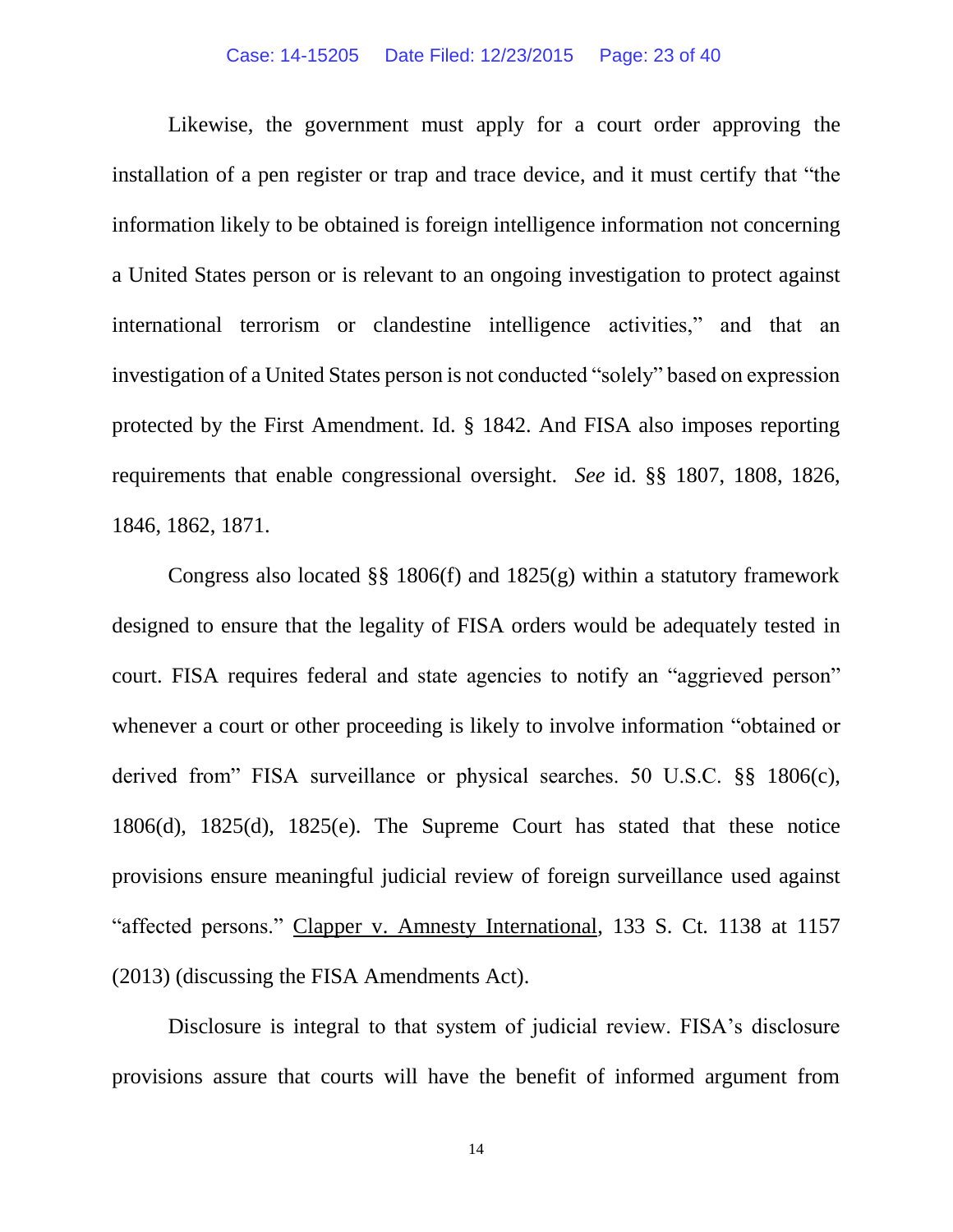#### Case: 14-15205 Date Filed: 12/23/2015 Page: 24 of 40

defense counsel when they need it most: that is, when they cannot be sure that in camera, ex parte review will yield "an accurate determination of the legality of" a FISA order. 50 U.S.C. §§ 1806(f), 1825(g).

Although the "necessity" standard makes in camera, ex parte review a default first step, the disclosure standard is met in cases where, for any reason, a district court might reasonably lack certainty about a FISA order's legality.

Nevertheless, where the District Court makes a determination disclosure is not warranted, a Defendant is left to proceed blindly on Appeal. The Appellant is hamstrung in that he is not privy to the information under review by the District Court and is left to rely on that Court's findings. Despite all the aforementioned avenues for a district court to exercise its discretion and permit disclosure of FISA evidence to a Defendant as opposed to marching lock step with the Government's position, this is a common issue facing every Defendant convicted under evidence obtained pursuant to FISA. In point of fact, in all FISA cases as amended in 2008 to date, only one (1) District Court judge has reviewed FISA evidence in camera and arrived at a conclusion that disclosure to the Defendant was warranted. That decision was later reversed by the Seventh Circuit Court of Appeals. *See* United States v. Daoud, 755 F.3d 479 (7th Cir. 2014)(holding district court erred in disclosing classified FISA materials to defense counsel because there were compelling reasons of national security for their being classified and their disclosure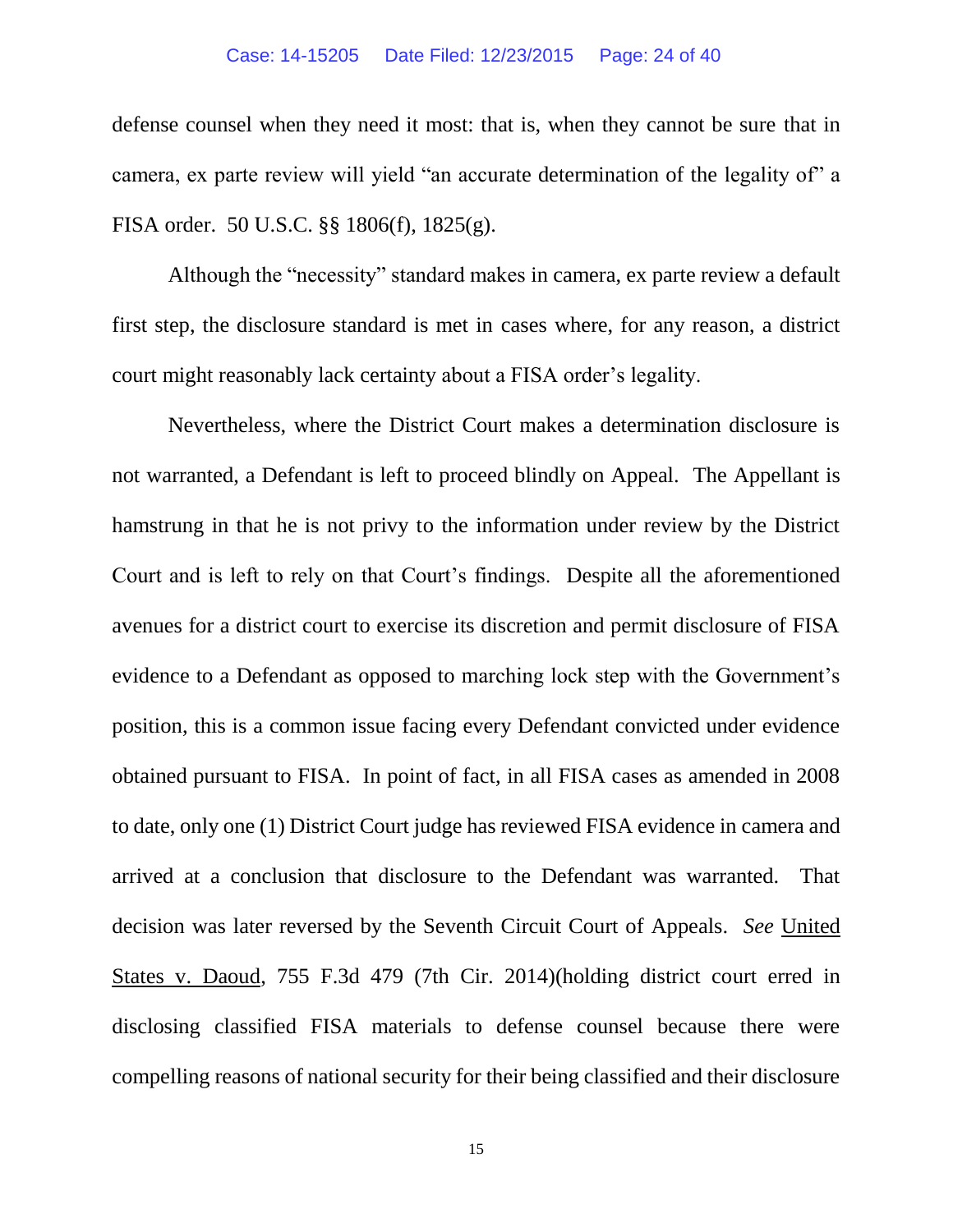#### Case: 14-15205 Date Filed: 12/23/2015 Page: 25 of 40

to defendant's lawyers was not "necessary" for an accurate determination of the legality of the surveillance and that it was possible to determine the legality of the government's investigation of defendant without disclosure of classified materials to his lawyers, and the investigation did not violate FISA). Ironically, the Daoud case is the most factually similar case the undersigned has found to those of the case presently before this Court.

Consequently, the only effective way the Appellant can address any potential error that was made by the District Court is to blindly assert error and hope that a review by the Appellate Court of the confidential pleadings yields a different conclusion.

Appellant concedes that the Order entered by the District Court clearly outlines the steps undertaken by the District Court in making its determination of whether or not to grant the Appellant's FISA motions. Appellant further concedes that the District Court's enumerated steps appear to be in compliance with existing case law as to the procedure followed in arriving at the decision made by the District Court.

Nevertheless, Appellant contends the certifications submitted in support of a FISA application are insufficient to support the District Court's findings, even by the standard established by the low threshold of the "minimal scrutiny" standard cited in United States v. Badia, 827 F.2d 1458, 1463 (11th Cir. 1987).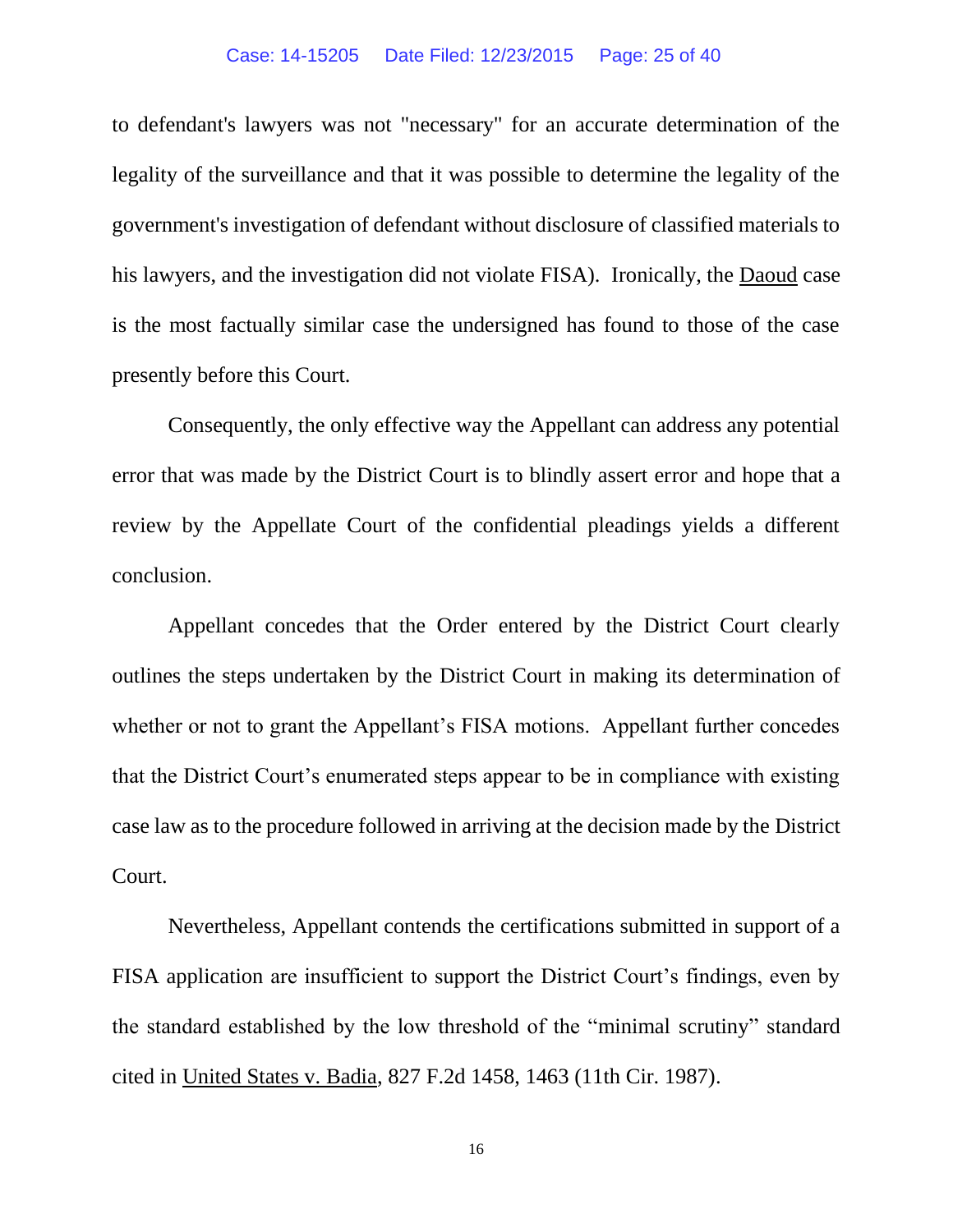#### Case: 14-15205 Date Filed: 12/23/2015 Page: 26 of 40

Appellant additionally contends that said insufficiency overcomes the "presumption of validity accorded to the certifications" *See* United States v. Duggan, 743 F.2d 59, 77 & n.6 (2d Cir. 1984) (citing Franks v. Delaware, 438 U.S. 154, 171 (1978); United States v. Campa, 529 F.3d 980, 993 (11th Cir. 2008).

Appellant further submits that the District Court erred in concluding that each certification is not "clearly erroneous." Campa, 529 F.3d at 994; Duggan, 743 F.2d at 77.

Lastly, Appellant contends his Sixth Amendment's right to confrontation was abrogated by denying him access to the FISA materials at issue.

Consequently, the Appellant requests his conviction be set aside and the case remanded for further proceedings in light of the reversal of the District Court's Order (Doc. No. 141) sought by the Appellant.

#### ISSUE TWO

**Whether statements made to the jury during the prosecutor's closing argument constitute prosecutorial misconduct that rendered the trial so fundamentally unfair as to deny the Defendant his right to due process?**

During the closing argument, the Defense Counsel argued that the Defendant was the victim of government entrapment, and that his mental condition rendered him more susceptible to manipulation by government agents and informants.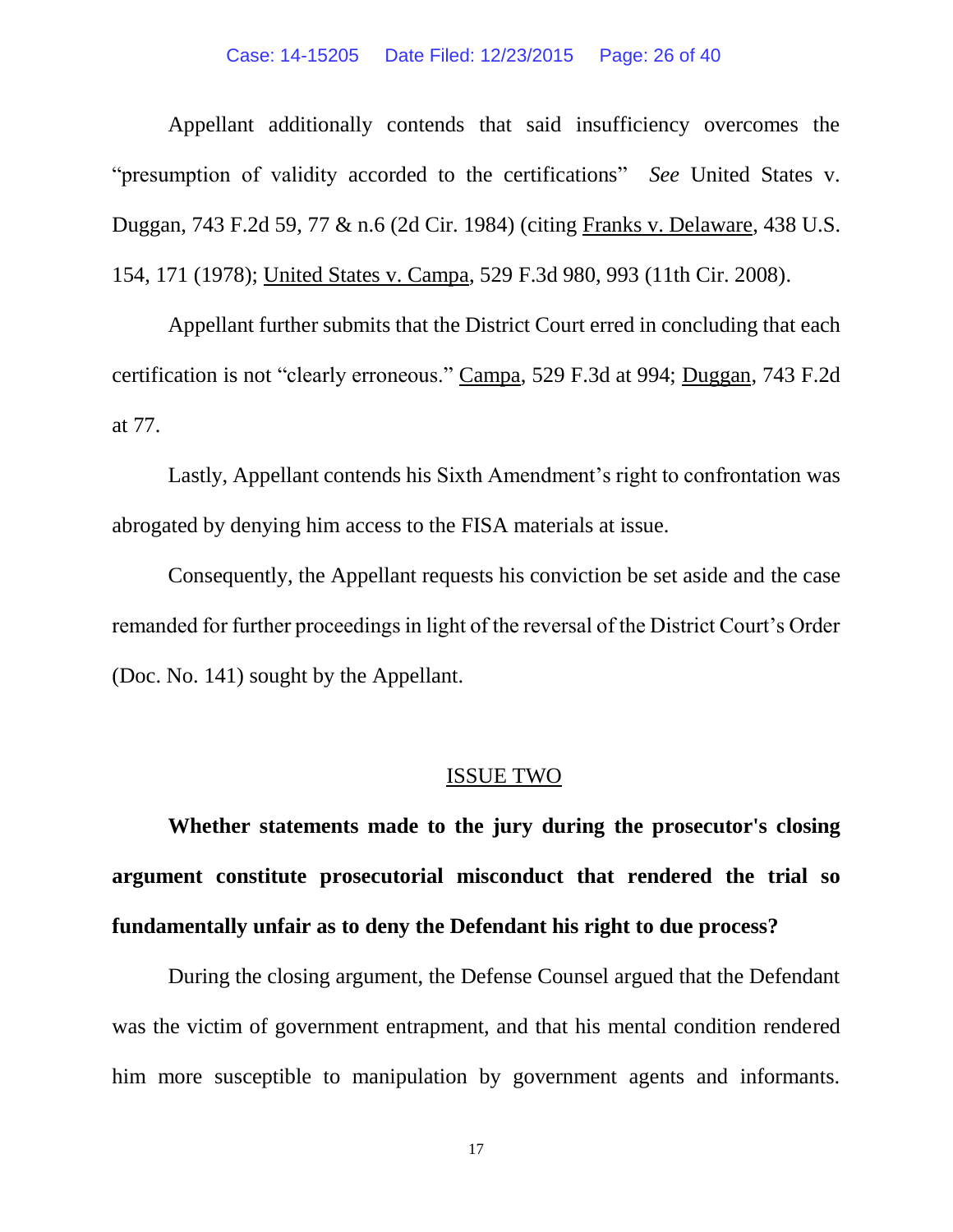Defense Counsel pointed out the absence of any recordings, logs, or testimony about the approximately two (2) month period of surveillance and interaction that took place between the Defendant and the government's paid informant (CHS) before the conversations began to be recorded. Defense Counsel raised concerns about the absence of witnesses that could have testified to direct involvement in the case with the Defendant who were not called by the Government, some of whom were available and some who were not. These included government agents, including the lead case agent who was present in court, and the CHS. Defense Counsel directed the jury to consider these factors during their deliberations.

Defense Counsel's specific comments that appear to have been the trigger for

the objectionable Government comments, were as follows:

" And when the UCE was testifying, he told you about Agent Collins who's been sitting here through the whole trial. He told you about other FBI agents. He told you Agent Collins was the case agent. Who wrote the reports that he hasn't seen? Why are they keeping those reports from us? Why wouldn't they show those reports to the UCE before he testified so that he could answer questions about it? Why don't we have the reports that were written by the FBI in this case? Why don't we have the surveillance logs that were done by the FBI in this case? Why don't we have those things? Why didn't Agent Collins testify? What are they scared of putting Agent Collins on? Why is that?

How about the other agents they talked about; the surveillance guys who saw this and saw that supposedly? If they saw it, why aren't they here? Does a lack of evidence give you a reasonable doubt about what really happened in this case?" (Vol. 9, Doc. 382, P. 160).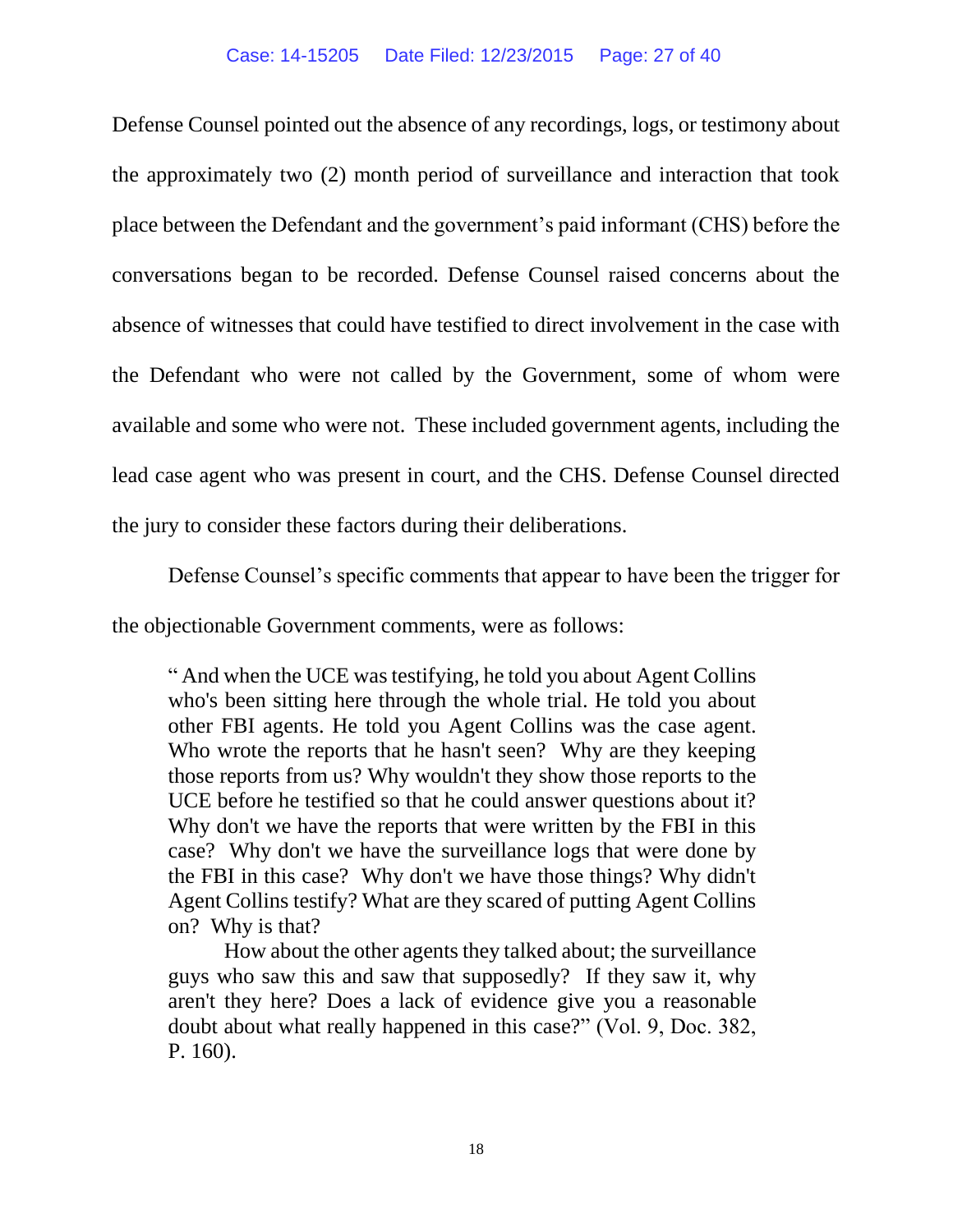The Government then initiated its rebuttal closing argument as follows:

"So ladies and gentlemen, essentially what Mr. Tragos has just stood up and asked you to do is to ignore every piece of evidence that has been entered in this case, to ignore everything that you can see and hear and judge on its own merits and to throw it out the window in favor of baseless speculation. That's what he's just asked you to do.

You've seen enough during this trial to know that there are rules of evidence, that there are rules about what kinds of evidence can be entered in a case and what can't.

Mr. Tragos asked you to speculate about why reports weren't entered, about why surveillance logs weren't entered, about why certain agents did or did not testify. All of those are things that are, unfortunately, not part of your consideration. The Judge makes those sorts of determinations if evidence is offered." (Vol. 9, Doc. 382, P. 166-7).

Defense Counsel objected to the comments of the Government whereupon the

Court conducted a conference at sidebar. Defense Counsel based his objection on the notion that it was improper for the prosecution to tell the jury to question or ignore the absence of evidence or why evidence was not presented, as a lack of evidence can be a sufficient basis for reasonable doubt. The Government countered that it was making a proper argument. The Trial Court pointed out to the Government that "you didn't make an argument, you just stated as a fact that the Court is going to tell you or the Court is going to tell you and the Court has some rule about what it did or didn't let in." (Vol. 9, Doc. 382, P. 165).

Defense Counsel requested that the Trial Court "instruct the jury that the prosecutor was in error and that they can consider the lack of evidence in their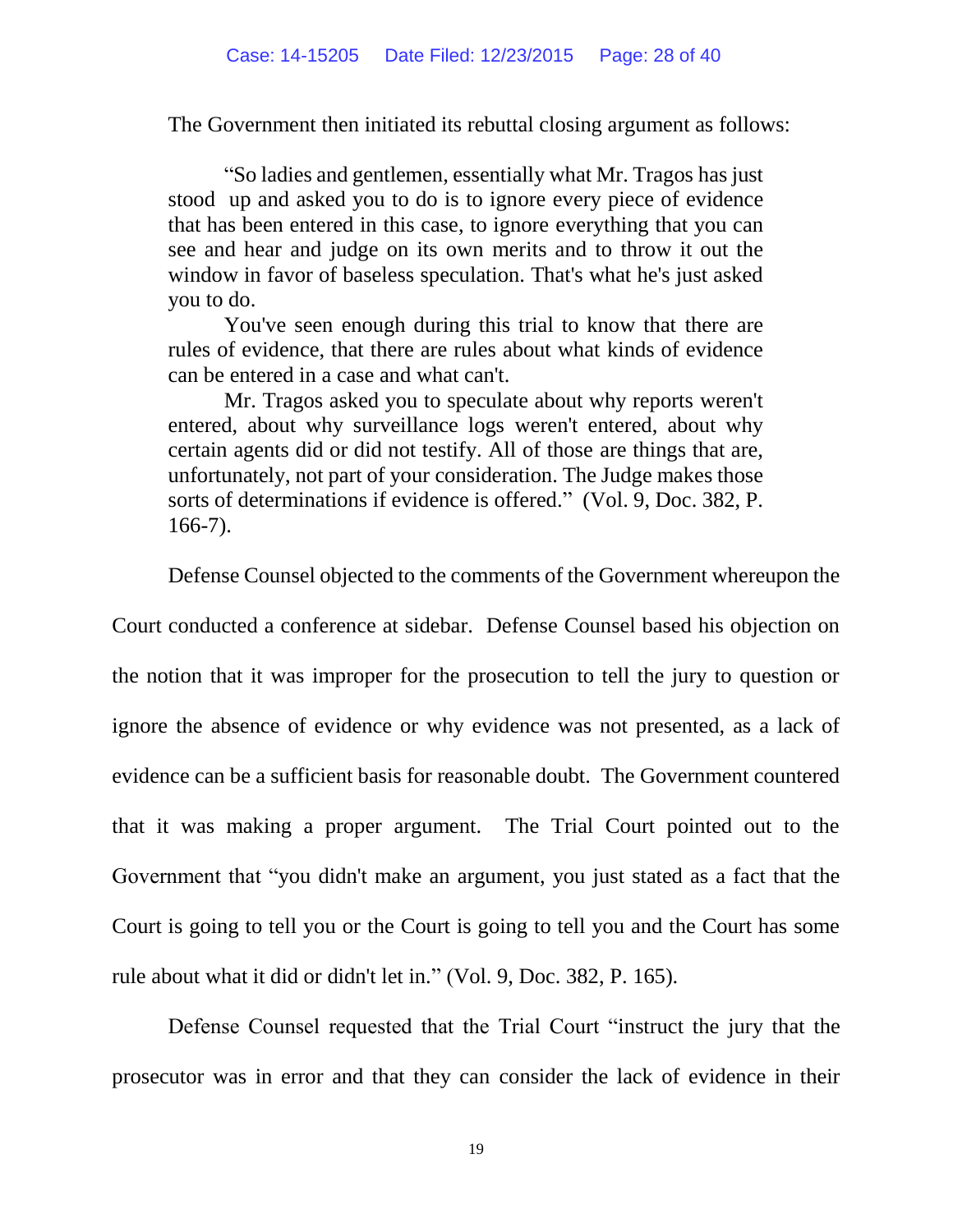deliberations." (Vol. 9, Doc. 382, P. 167). The Trial Court directed the Government to move away from the issue and that it would consider additional jury instructions to address the matter during the charge conference.

During the charge conference after the conclusion of closing arguments, the issue was taken up again. The Government contended the items specifically mentioned, FBI reports and surveillance logs would not ever be admissible. Defense Counsel countered that the items would have been disclosed to the Defense as *Jencks* material and their content and perhaps the documents themselves might have been referenced or even admitted during cross-examination of the agents or informants who did not testify.

The Trial Court observed that "I don't think there's a question but that the absence of testimony by witnesses who were or were not called is something the jury can consider in determining the weight of the Government's evidence." (Vol. 9, Doc. 382, P. 182). The Court also pointed out to the Government that its argument exceeded the scope of just FBI reports and surveillance logs.

"So when you say all of those things are not part of the record -- I'm sorry -- not part -- I'm sorry -- all of those things are unfortunately not part of your consideration, the Judge makes those sorts of determinations,…, aren't you including in all of those things agents who did or did not testify?" (Vol. 9, Doc. 382, P. 184).

The Government conceded that it had unintentionally done just that, but that the Court could correct it by instructing "the jury that you, as the Judge, you don't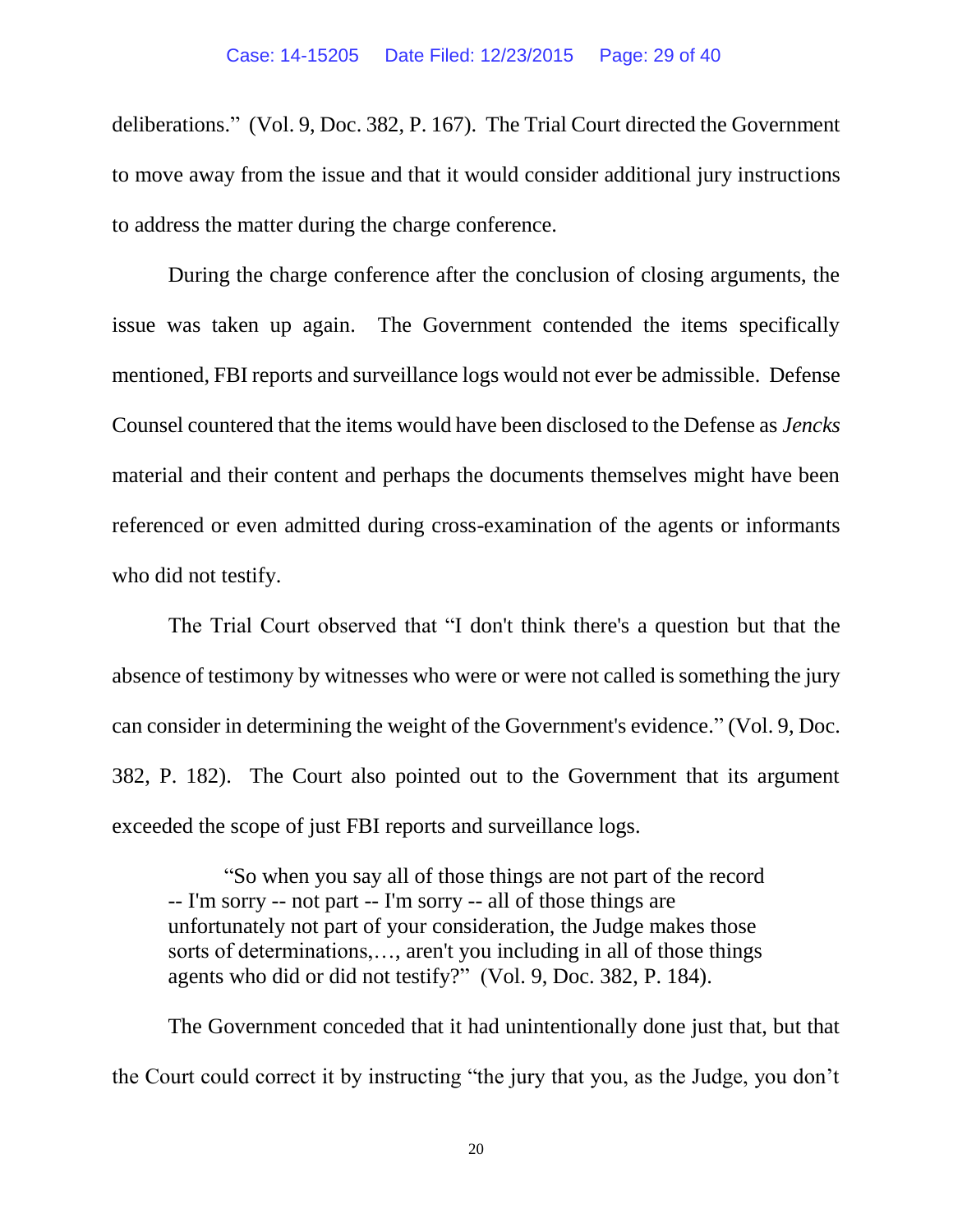decide which agents are called or not called." (Vol. 9, Doc. 382, P. 184). The Government also maintained it believed this was the only incorrect statement it made.

The Trial Court countered that Government also incorrectly said those things were not part of the jury's consideration. "[A]nd it is indeed part of the jury's consideration that Agent Collins wasn't called, for example, or the surveillance agents weren't called. The jury may consider that and wonder collectively or individually why. And the Court obviously doesn't decide whether they are or aren't called. That's the Government's call or the defense, as the case may be." (Vol. 9, Doc. 382, P. 185).

The Court also pressed Defense Counsel as to under what circumstances an FBI Agent's report would be admissible as substantive evidence. Defense Counsel countered it could not answer that question because the Defense had not seen the reports, and, more to the point, the Trial Court had not made any rulings regarding those reports, underlining the impropriety of the Government's comment to the Jury that the District Court had ruled them inadmissible.

When the District Court inquired specifically what the Defense proposed be done about the error, Defense Counsel moved for a mistrial, which the District Court denied. (Vol. 9, Doc. 382, P. 186). Defense counsel then proposed, as an alternative, that the District Court instruct the jury that "A reasonable doubt is a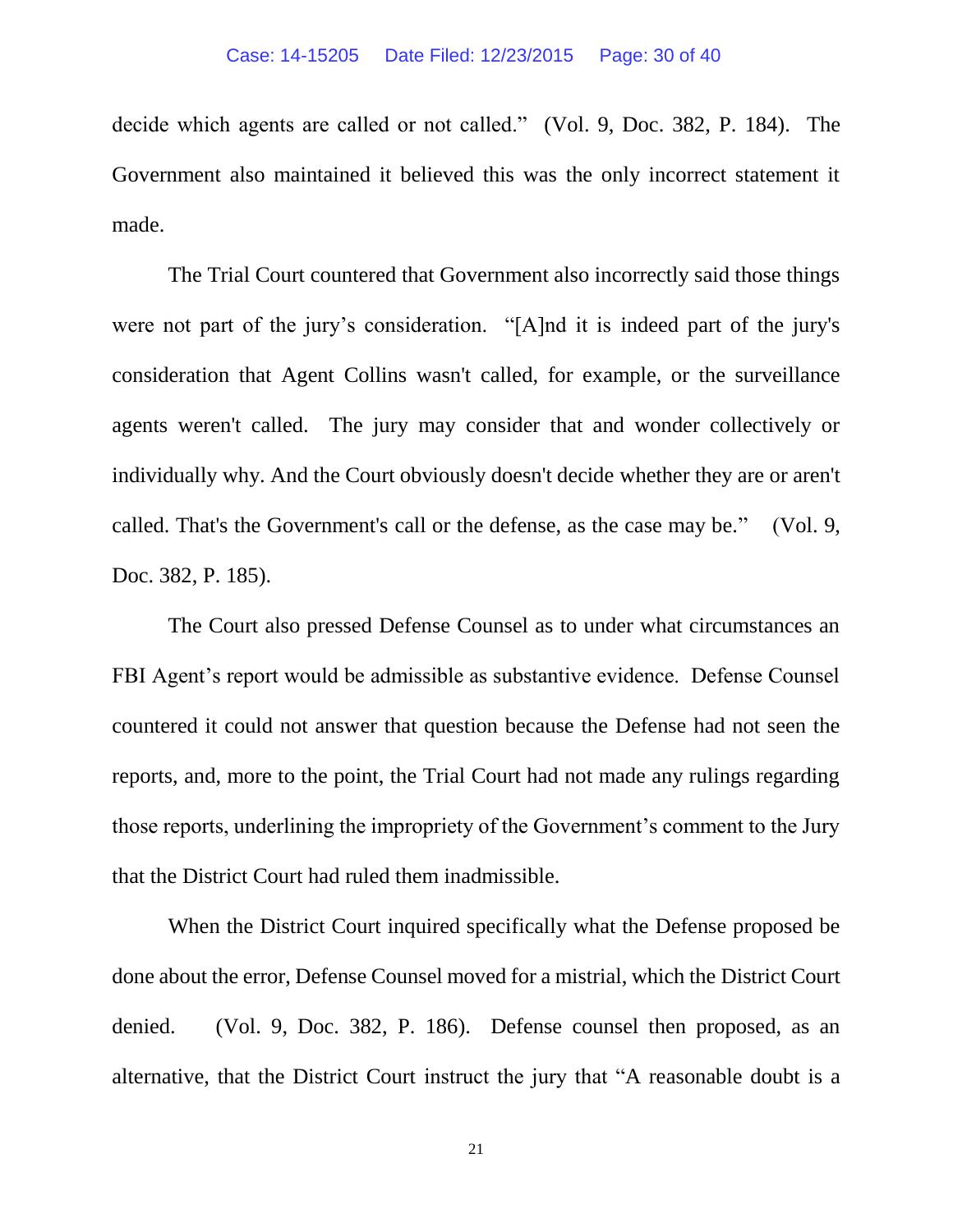#### Case: 14-15205 Date Filed: 12/23/2015 Page: 31 of 40

doubt based upon reason and common sense and may arise from the careful and impartial consideration of all the evidence or from lack of evidence. Simple. In this case, I think the jury needs to be admonished what the lawyers say is not the law." (Vol. 9, Doc. 382, P. 187).

The District Court indicated it would give some sort of curative instruction, but would ruminate on exactly what was appropriate overnight and advise the parties the next morning.

The District Court made the following comments on or changes to the joint proposed jury instructions.

First, it pointed out that Instruction 3, which was the parties' joint proposed instruction, already stated that "evidence includes the testimony of witnesses and the exhibits admitted, but anything the lawyers say is not evidence and isn't binding on you." (Vol. 10, Doc. 383, P.3). The District Court believed this addressed part of the curative instruction requested.

Second, it added additional language to the same Instruction, specifically that "[a] reasonable doubt may arise from the evidence, from a lack of evidence or from a conflict in evidence." (Vol. 10, Doc. 383, P.3).

After first reasserting the Defendant's Motion for Mistrial on the issue, Defense Counsel did not object to the wording. (Vol. 10, Doc. 383, P.4). The District Court expounded on it's earlier denial of this motion to add that: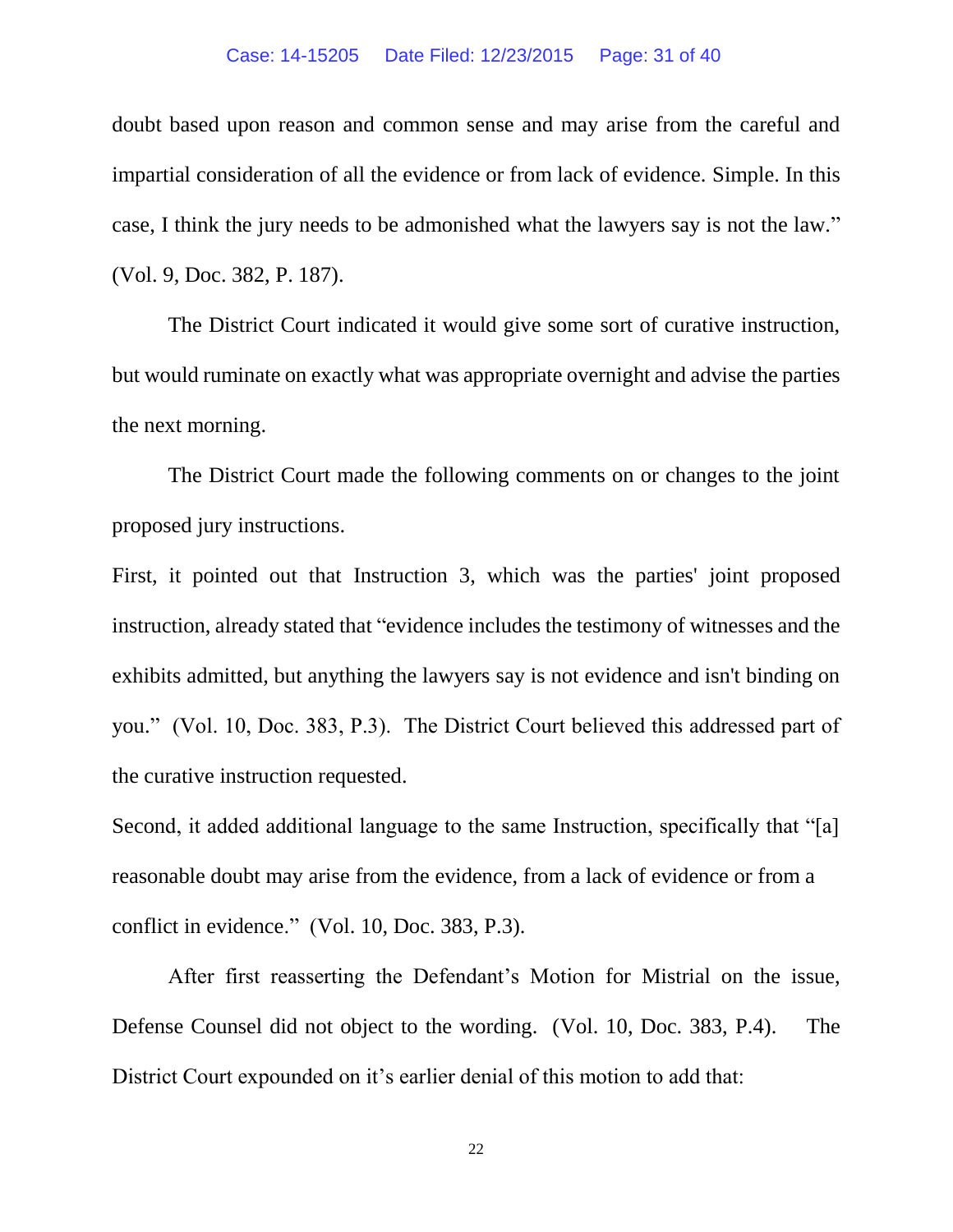"my review of the transcript against both counsel's suggestions, including providing for the curative instruction, gives me confidence that the statement of counsel was, in large part, stopped by a timely objection, but to the extent that any suggestion could come from the Government's argument, it is cured by the requested curative instruction to which the Government, upon review of the transcript, did not object." (Vol. 10, Doc. 383, P.4).

As the Appellant objected to the comment and preserved the issue for appeal, the prosecutorial misconduct claim is reviewed de novo because it is a mixed question of law and fact. United States v. Eckhardt, 466 F.3d 938, 947 (11th Cir. 2006).

To establish prosecutorial misconduct, (1) the remarks must be improper, and (2) the remarks must prejudicially affect the substantial rights of the defendant. A defendant's substantial rights are prejudicially affected when a reasonable probability arises that, but for the remarks, the outcome of the trial would have been different. When the record contains sufficient independent evidence of guilt, any error is harmless. Eckhardt, 466 F.3d at 947; United States v. Kallen-Zury, 2015 U.S. App. LEXIS 18502 (11th Cir. Fla. Oct. 23, 2015).

Courts look to several factors to determine whether the cumulative effect of prosecutorial misdeeds had a "reasonable probability" of affecting the trial's outcome. These include: (1) the degree to which the challenged remarks have a tendency to mislead the jury and to prejudice the accused; (2) whether they are isolated or extensive; (3) whether they were deliberately or accidentally placed before the jury; and (4) the strength of the competent proof to establish the guilt of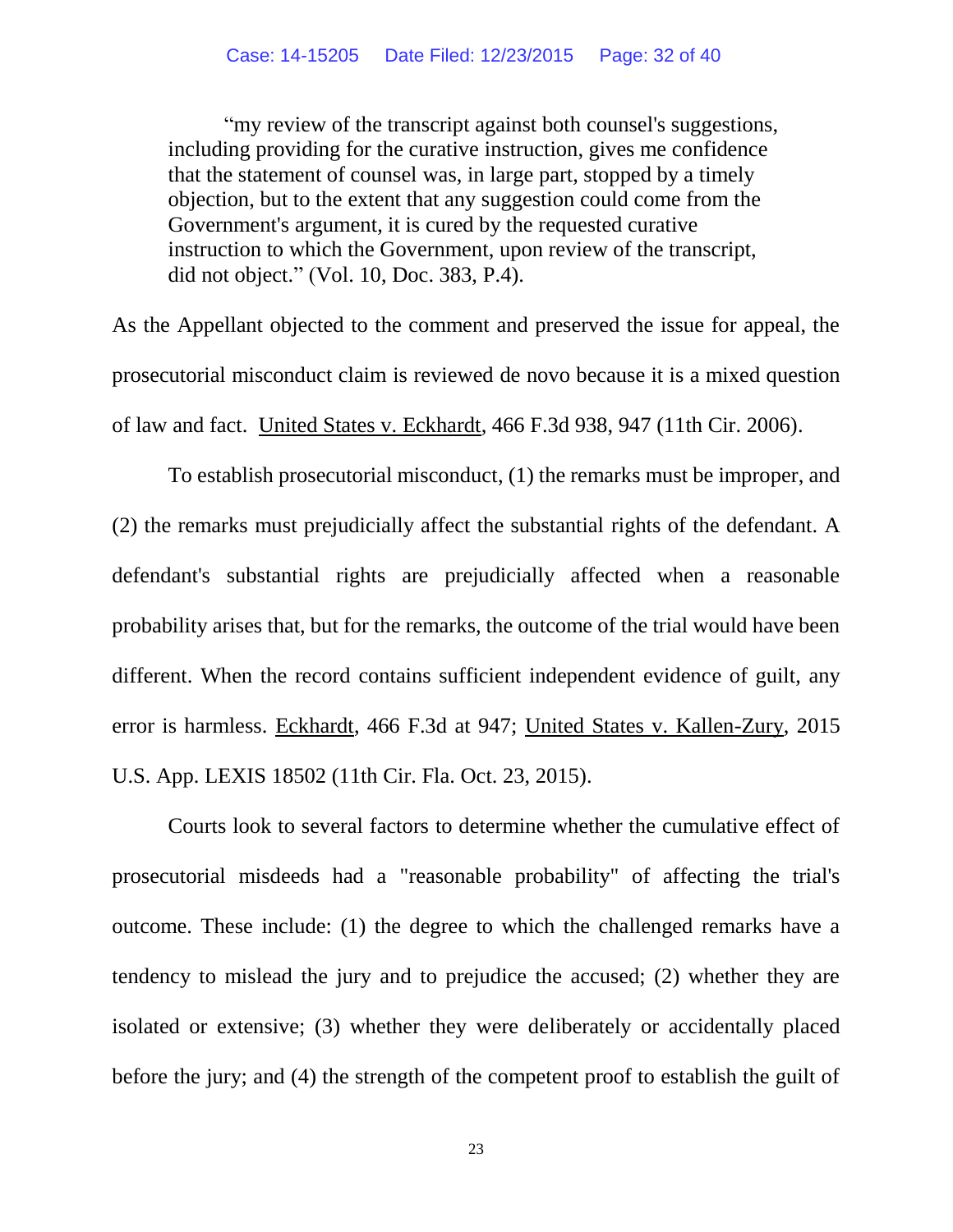the accused. United States v. Feliciano, 761 F.3d 1202, 1211 (11th Cir. 2014); Davis v. Zant, 36 F.3d 1538, 1546, 1549 (11th Cir. 1994).

As to the degree to which the challenged remarks have a tendency to mislead the jury and to prejudice the accused, Appellant contends that the Government's comments at closing where highly misleading to jury and prejudicial to the Appellant. The jury could have little doubt, based on the evidence presented at trial, as to what was said by the Appellant during the investigation as a substantial portion of the Government's case rested on Audio and video recordings of the Appellant communicating with the Confidential Human Source (CHS) and the Undercover Agent (UCE). However, the crux of the Defense was that the Appellant was entrapped by the Government agent and paid informant; that his mental health was not sound and rendered him more susceptible to manipulation by the Government, and, most critically, that there was a period of two (2) months of contact between the CHS and the Appellant that was undocumented during the trial where in undue influence on the Appellant was exerted by the CHS and Mr. Russell Denison, neither of whom were called as witnesses by the Government. The Defense maintained these individuals worked on him, controlled him, and convinced him to take the actions he undertook before they began to "officially" monitor the Appellant.

Consequently, the Government's comments were isolated to the rebuttal closing argument, they nevertheless stabbed at the very heart of the Appellant's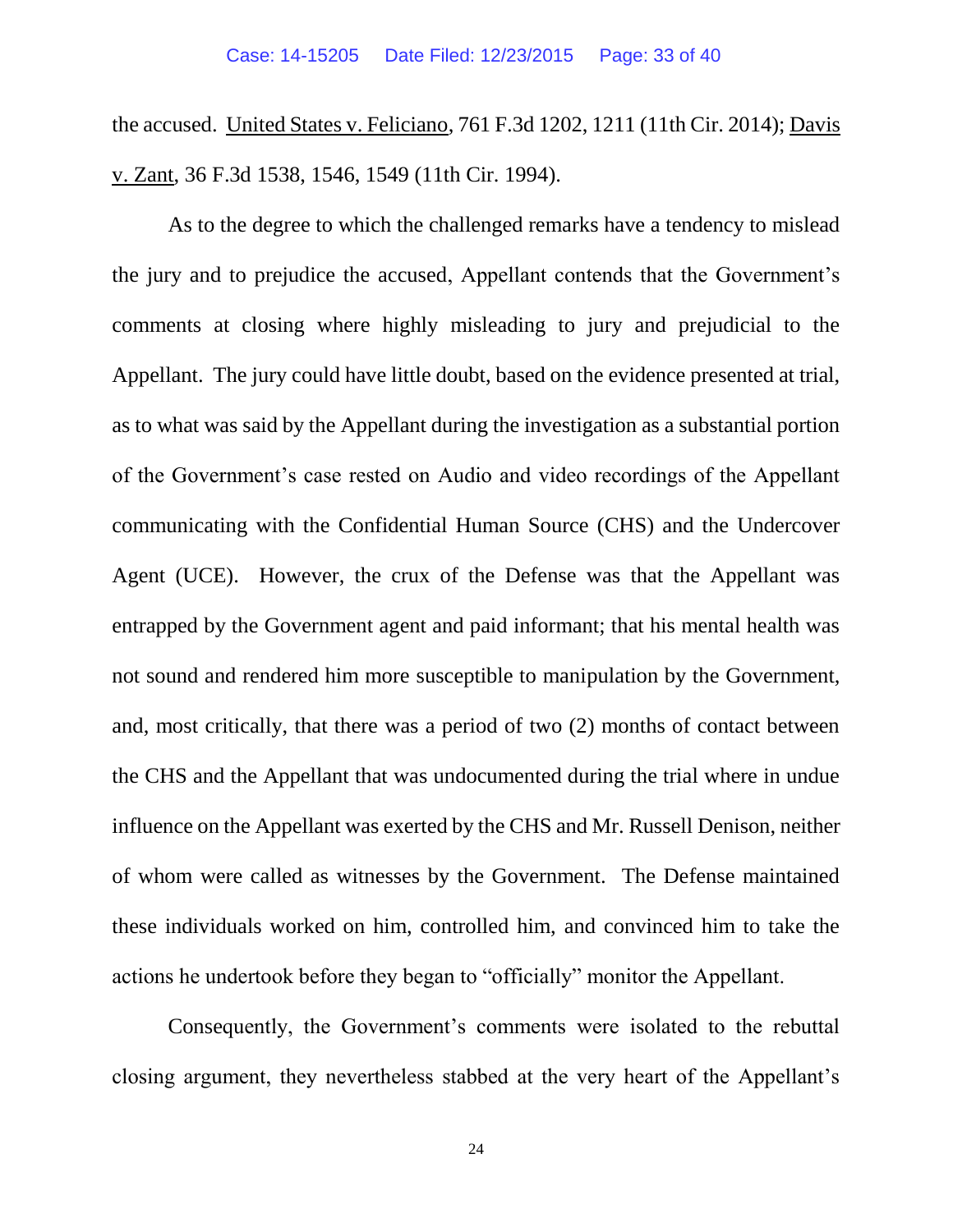defense and left the jury with the incorrect presumption that the District Court had ruled in some capacity those witnesses that did not testify, including the lead case agent and other agents with direct contact in the case, were exclude from testifying and considering their absence was not permissible.

As to whether or not they were isolated or extensive, the Appellant has previously conceded the comments were of an isolated nature. However, as previously stated, it struck at the core of the Appellant's Defense. "[P]rosecutorial misconduct is least acceptable under the Constitution when aimed at the core of the defense's case." Davis, 36 F.3d at 1550 n.17.

As to whether they were deliberately or accidentally placed before the jury, this area presents some difficulty. Appellant concedes that to some extent, based on the Prosecutors discussion with the District Court, Supra, the Government made an unintentionally broad comment in its rebuttal closing. That said, the Government maintains it was otherwise correct in it argument, and that only mention of any agents lack of testimony was improper. "[I]t is improper for a prosecutor to use misstatements and falsehoods." Davis, 36 F.3d at 1548; *see* also Berger v. United States, 295 U.S. 78, 55 S. Ct. 629, 79 L. Ed. 1314, (U.S. 1935) *at* 84-85. Appellant concedes that the comments are most accurately described as a misstatement of law and not an intentional falsehood. Nevertheless, their impact is not lessened by the distinction.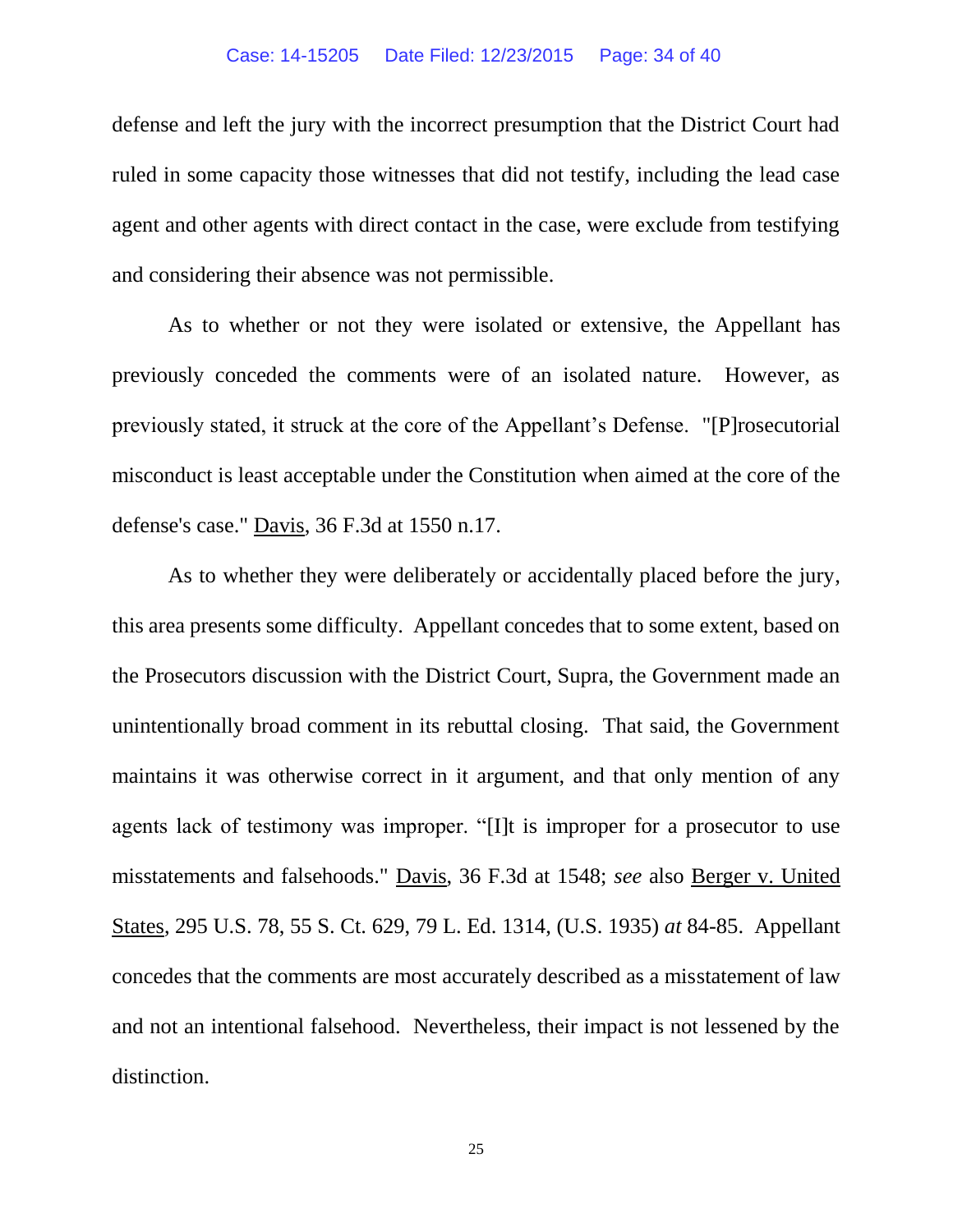#### Case: 14-15205 Date Filed: 12/23/2015 Page: 35 of 40

Lastly, the strength of the competent proof to establish the guilt of the accused must be considered. As previously stated, there is abundant evidence that the Appellant engaged in ongoing conversations with Government Agents for months about committing the attempted crime he was accused of. Likewise, there can be little doubt that the Appellant lacked any viable means to carry this crime out absent the substantial assistance that the Government provided him in the form of money, transportation, expertise, planning and execution. Given the entrapment issue raised by the Defense and the Appellant's mental complications, Appellant contends the proof establishing the Appellant's guilt was not great.

Given the totality of these considerations when taken in concert with each other, The Appellant submits the cumulative effect of the comments by the Government had a reasonable probability of affecting the outcome. Consequently, the Appellant's conviction should be reversed.

#### ISSUE THREE

# **Whether the District Court erred in failing to consider a downward departure based on Sentencing Factor Manipulation?**

In its response to the Pre-Sentence Report and during sentencing, the Defense argued that the Defendant should be considered for a downward departure based on Sentencing Entrapment. At sentencing, Defense Counsel acknowledged that this Circuit has addressed the issue of Sentencing Entrapment and has declared as a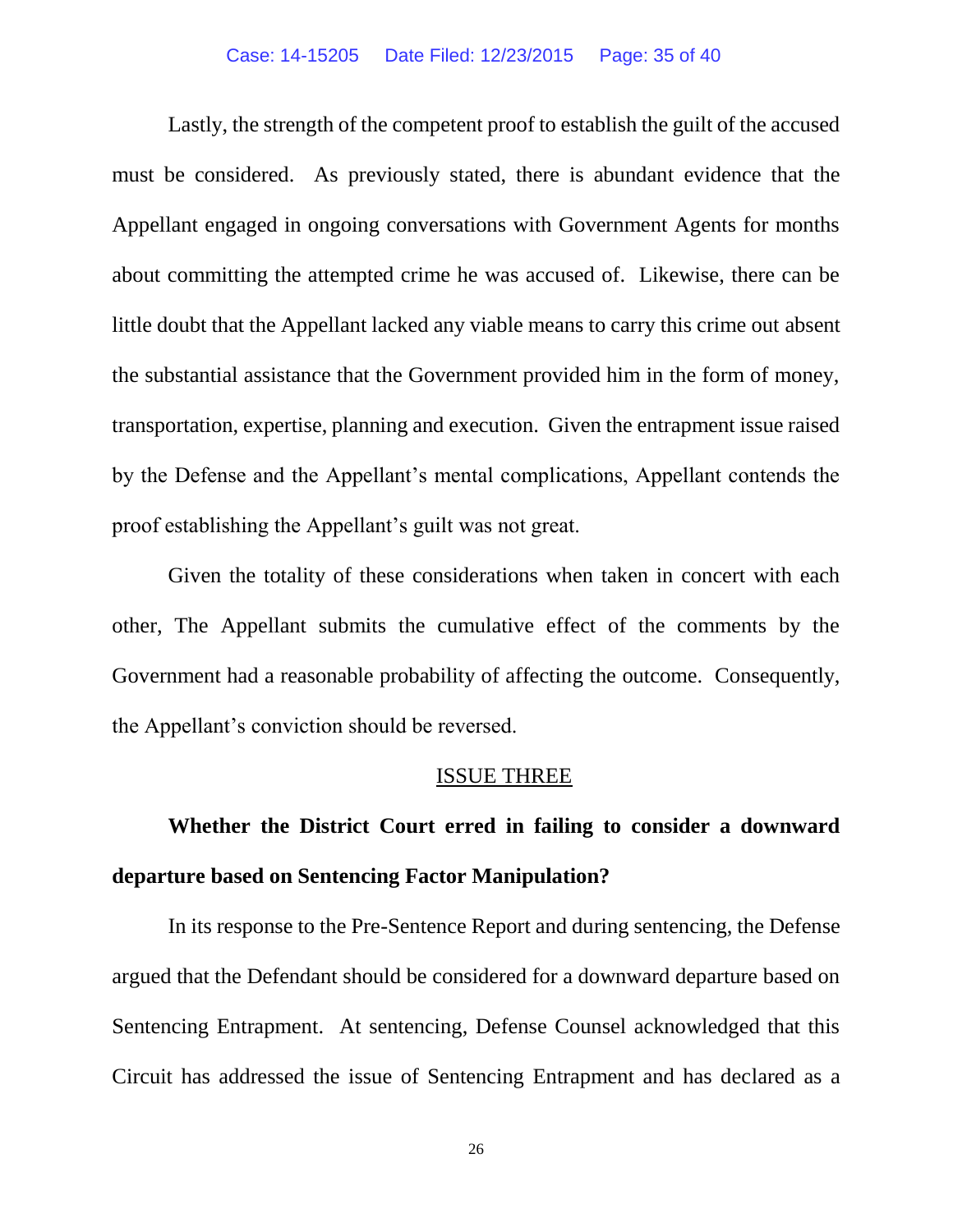matter of law that this Circuit has rejected sentence entrapment as a viable defense. United States v. Sanchez, 138 F.3d 1410, 1414(11th Cir. Fla. 1998). However, Defense counsel also raised the issue of Sentencing Factor Manipulation. (Doc. No. 384, P. 35-36). The District Court inquired if the Defendant wished to preserve the issue for appeal, which Defense Counsel affirmed. The District Court stated that "[i]t is so noted, but the Eleventh Circuit doesn't recognize it and if you would like to argue for a change in the law in that regard, you're free to assert that on appeal." (Doc. No. 384, P. 36).

It is unclear looking at the record whether or not the District Court was observing that the Eleventh Circuit doesn't recognize Sentencing Entrapment, Sentencing Guideline Manipulation, or both. Nevertheless, the District Court inquired if Defense Counsel wished to address the record further on this point. Defense Counsel argued that:

"in this case, our position is that all the Defendant wished to procure on his own were guns, according to the statements that -- on the transcripts, that he went down to St. Petersburg to buy some guns, and that the Government introduced weapons of mass destruction, and therefore, this matter should only be with regards to the count with regards to the unlawful possession of the guns and that the weapons of mass destruction was a sentencing entrapment by the Government in order to increase the Defendant's sentence." (Doc. No. 384, P. 36).

It should be noted that the Sanchez decision, while clearly torpedoing the notion Sentencing Entrapment as a Defense, it has not struck the same decisive blow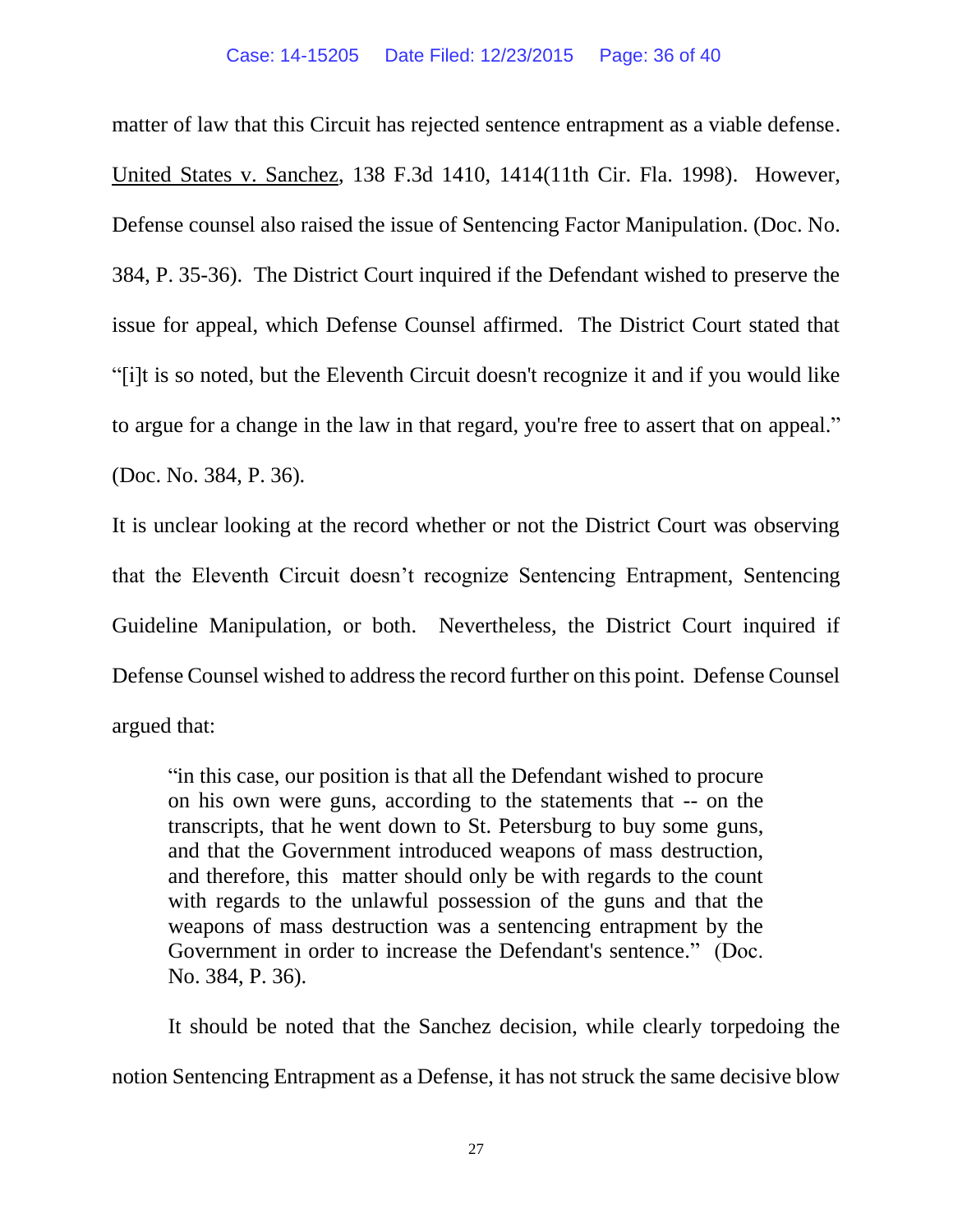#### Case: 14-15205 Date Filed: 12/23/2015 Page: 37 of 40

against Sentencing Factor Manipulation. "It does not appear from the record that this basis [Sentencing Factor Manipulation] for a downward departure from sentencing was raised below, but even assuming it were properly before us on this appeal, defendants would not prevail. The fact that the government's fictitious reverse sting operation involved a large quantity of drugs does not amount to the type of manipulative governmental conduct warranting a downward departure in sentencing." Sanchez, 138 F.3d at 1414.

This Court has enumerated facts that do not support Sentencing Factor Manipulation. "We have held that neither a fictitious government-organized "reverse sting" operation in which defendants agreed to break into a house to steal a large quantity of drugs, nor an aggregation of separate quantities of crack cocaine purchased by the defendant in small quantities on four separate occasions instead of stopping after the first purchase, constitutes sentencing factor manipulation." United States v. Nelson, 155 Fed. Appx. 509, 510 (11th Cir. Fla. 2005). *See* also United States v. Govan, 293 F.3d 1248, 1251 (11th Cir. Fla. 2002). The latter two (2) cases being cited dealt with the two (2) factual scenarios outlined in Nelson. It should be noted the District Court in the Govan case was reversed for having actually sentenced the Defendant pursuant to a Sentencing Factor Manipulation departure in the four small purchases scenario outlined Supra.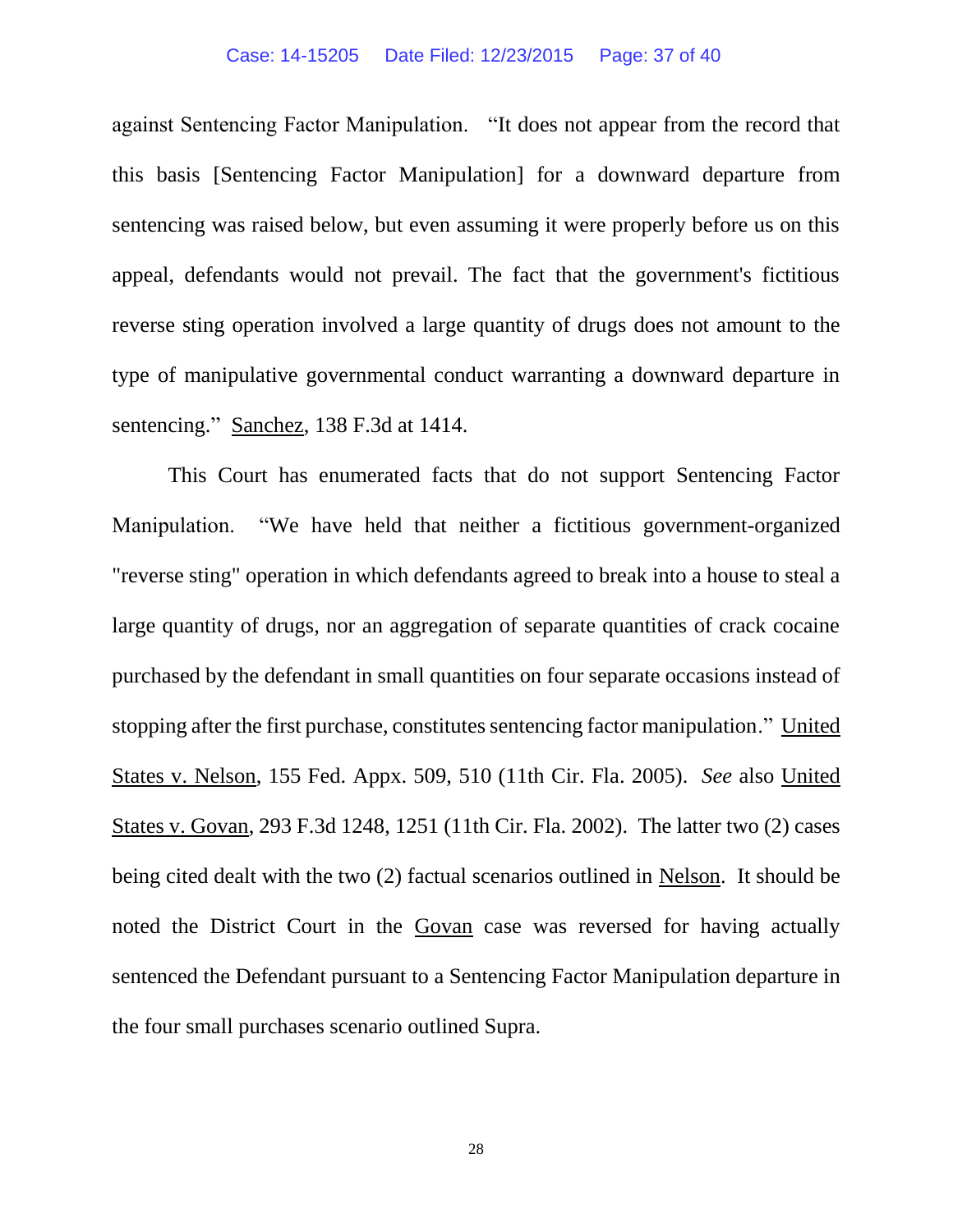#### Case: 14-15205 Date Filed: 12/23/2015 Page: 38 of 40

The logical conclusion from this is that the District Court does have the ability to consider Sentencing Factor Manipulation as a basis for downward departure. If the District Court believed otherwise, or in the absence of clarity on this point, then the Defendant's Sentence should be reversed and remanded for further clarification and consideration.

In the present case, we are not addressing cocaine purchases. Rather, we have a Defendant whose only activity that was free of government influence that arguably represents a crime was his attempt to purchase firearms. The fact supporting the Attempted Use of Weapons of Mass Destruction Charge in Count One were all engineered by the Government. The Appellant did not possess the means to purchase or construct or transport or deploy or implement the conduct he was charged with without the government holding his hand and in some cases dragging him along the entire way. The \$500.00 down payment for the disabled AK-47 and inert "explosive device" was "paid" by him by having him work for the CHS, and in turn having that agent pay the \$500.00 for him to the UCE by CHS so he would not be able to anything else with it. The facts of this case, coupled with the mental health issues established by the Defense, certainly merit consideration for such a departure. The Appellant requests this Court reverse and remand the case for clarification and reconsideration of his sentence by the District Court.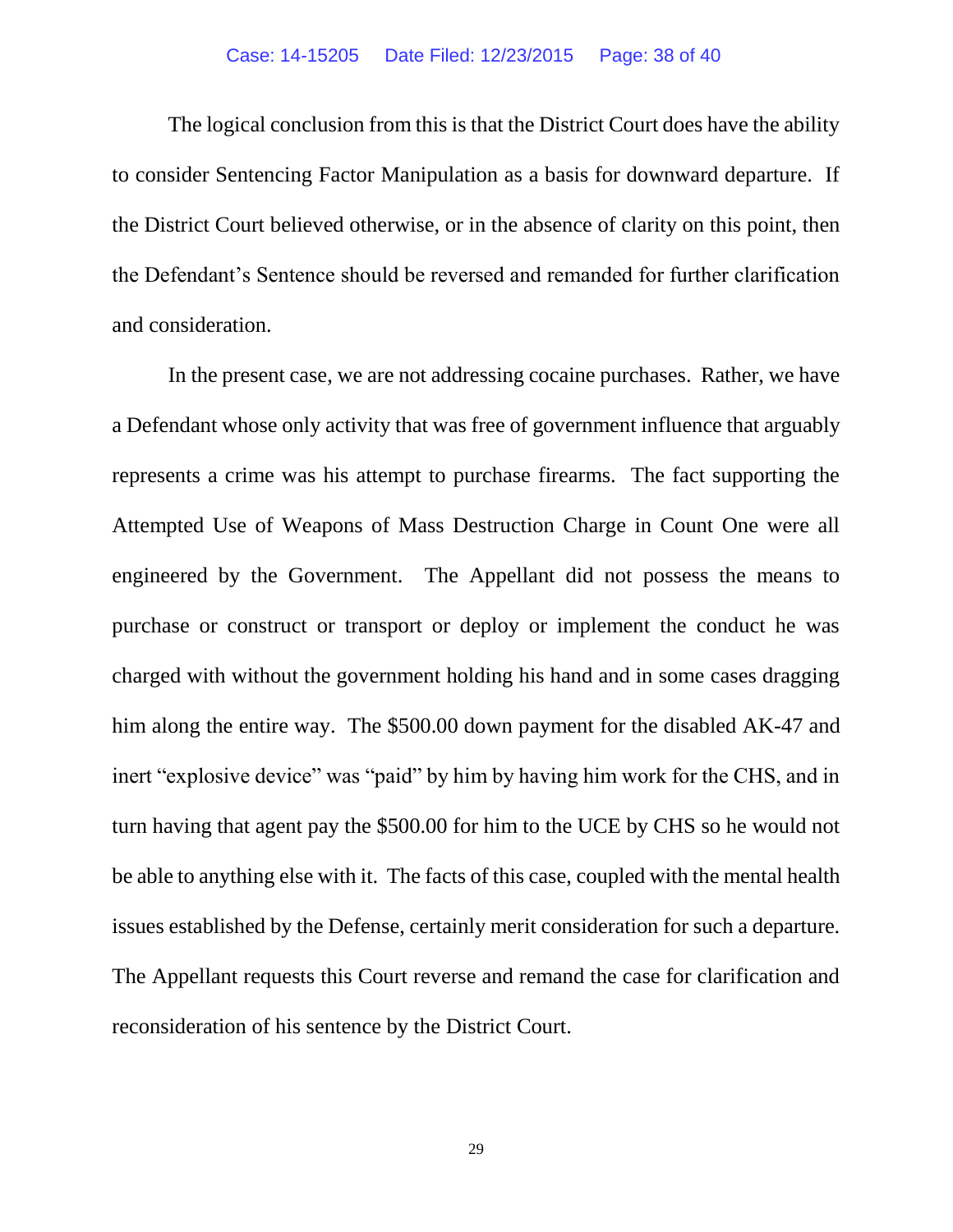#### **CONCLUSION**

Based on the foregoing analysis, Appellant SAMI OSMAKAC'S conviction should be set aside and the case remanded for further proceedings consistent with the reversal of the District Court's Order (Doc. No. 141) sought by the Appellant. Additionally, the Appellant's conviction should be set aside and the motion for mistrial granted based on the inadequacy of the curative instruction offered in light of the prosecutorial misconduct that occurred during the Government's Rebuttal Closing. Finally, if the conviction is not set aside for the reasons argued supra, then the Sentence in this cause should be vacated and set aside, and the case remanded back to the District Court for clarification and resentencing due to the apparent misperception of law regarding downward departures based on Sentencing Factor Manipulation evidenced during the Appellant's sentencing.

## **CERTIFICATE OF COMPLIANCE**

The undersigned hereby certifies that this brief complies with Rule  $32(a)(7)$ of the Federal Rules of Appellant Procedure and contains approximately 7,772 words.